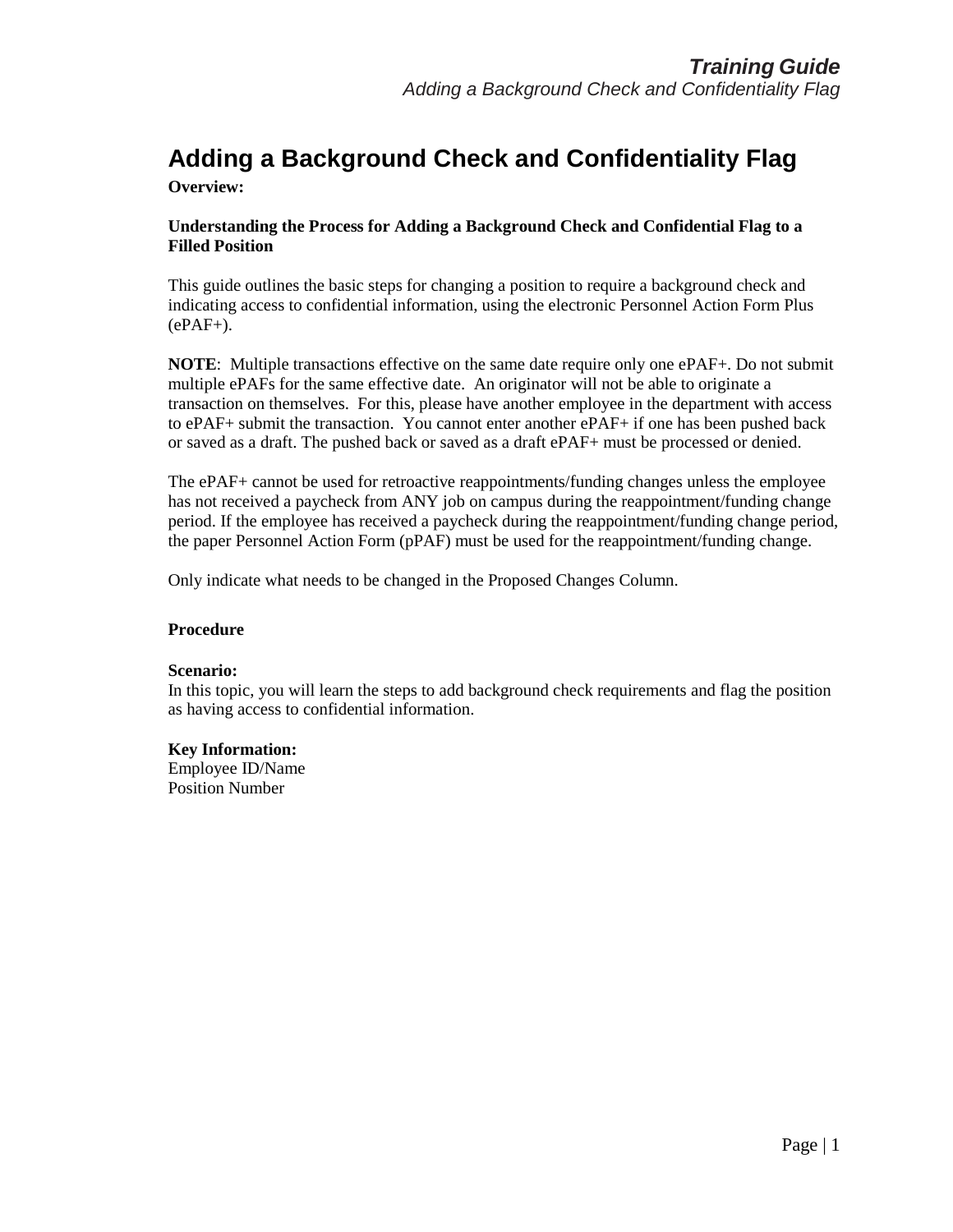|                                                                    |      |             |                        |                       | Welcome to FSU!              |               |
|--------------------------------------------------------------------|------|-------------|------------------------|-----------------------|------------------------------|---------------|
| <b>OMNI Human Resources</b>                                        | Home | Worklist    | <b>Process Monitor</b> | <b>Report Manager</b> | <b>Add to Favorites</b>      | Sign out      |
| Favorites   Main Menu                                              |      |             |                        |                       | Personalize Content   Layout | $①$ Hell      |
|                                                                    |      |             |                        |                       |                              |               |
|                                                                    |      |             |                        |                       |                              |               |
|                                                                    |      |             |                        |                       |                              |               |
|                                                                    |      |             |                        |                       |                              |               |
|                                                                    |      |             |                        |                       |                              |               |
|                                                                    |      |             |                        |                       |                              |               |
|                                                                    |      |             |                        |                       |                              |               |
|                                                                    |      |             |                        |                       |                              |               |
|                                                                    |      |             |                        |                       |                              |               |
|                                                                    |      |             |                        |                       |                              |               |
|                                                                    |      |             |                        |                       |                              |               |
|                                                                    |      |             |                        |                       |                              |               |
|                                                                    |      |             |                        |                       |                              |               |
|                                                                    |      |             |                        |                       |                              |               |
|                                                                    |      |             |                        |                       |                              |               |
|                                                                    |      |             |                        |                       |                              |               |
|                                                                    |      |             |                        |                       |                              |               |
|                                                                    |      |             |                        |                       |                              |               |
|                                                                    |      |             |                        |                       |                              |               |
|                                                                    |      |             |                        |                       |                              |               |
|                                                                    |      |             |                        |                       |                              |               |
| https://hr.omni.fsu.edu/psp/sprdhr/EMPLOYEE/PSFT_HR/h/?tab=DEFAULT |      | <b>TILL</b> |                        |                       |                              | $\rightarrow$ |

| <b>Step</b> | <b>Action</b>                        |
|-------------|--------------------------------------|
| 1.          | Click in the <b>Main Menu</b> field. |
|             |                                      |

| <b>OMNI Human Resources</b><br>Worklist<br><b>Process Monitor</b><br><b>Report Manager</b><br><b>Add to Favorites</b><br>Home<br>Sign out<br>Main Menu<br>Favorites<br><b>Search Menu:</b><br>Personalize Content   Layout<br>$^{\circledR}$<br>÷<br><b>B</b> Self Service<br><b>C</b> FACET<br>Manager Self Service<br>Call ePAF+<br>eORR Online Role Request<br><b>Recruiting</b><br>Workforce Administration<br>Compensation<br>Time and Labor<br>Workforce Development<br>Organizational Development<br>Enterprise Learning<br>Set Up HRMS<br>Enterprise Components<br>Worklist<br>Reporting Tools<br>PeopleTools<br>OMNI Portal Home<br>Ħ<br>Ħ<br>Careers<br>My Personalizations<br>My System Profile |  |  |  | Welcome to FSU! |               |
|------------------------------------------------------------------------------------------------------------------------------------------------------------------------------------------------------------------------------------------------------------------------------------------------------------------------------------------------------------------------------------------------------------------------------------------------------------------------------------------------------------------------------------------------------------------------------------------------------------------------------------------------------------------------------------------------------------|--|--|--|-----------------|---------------|
|                                                                                                                                                                                                                                                                                                                                                                                                                                                                                                                                                                                                                                                                                                            |  |  |  |                 |               |
|                                                                                                                                                                                                                                                                                                                                                                                                                                                                                                                                                                                                                                                                                                            |  |  |  |                 |               |
|                                                                                                                                                                                                                                                                                                                                                                                                                                                                                                                                                                                                                                                                                                            |  |  |  |                 | $2$ Help      |
| https://hr.omni.fsu.edu/psp/sprdhr/EMPLOYEE/HRMS/s/WEBLIB_PTPP_SC.HOMEPAGE.FieldFormula.IScript_AppHP?pt_fname=FSU_EPAF6FolderPath=PORTAL_ROOT_OBJECT.FSU_EPAF6IsFolder=true                                                                                                                                                                                                                                                                                                                                                                                                                                                                                                                               |  |  |  |                 | $\rightarrow$ |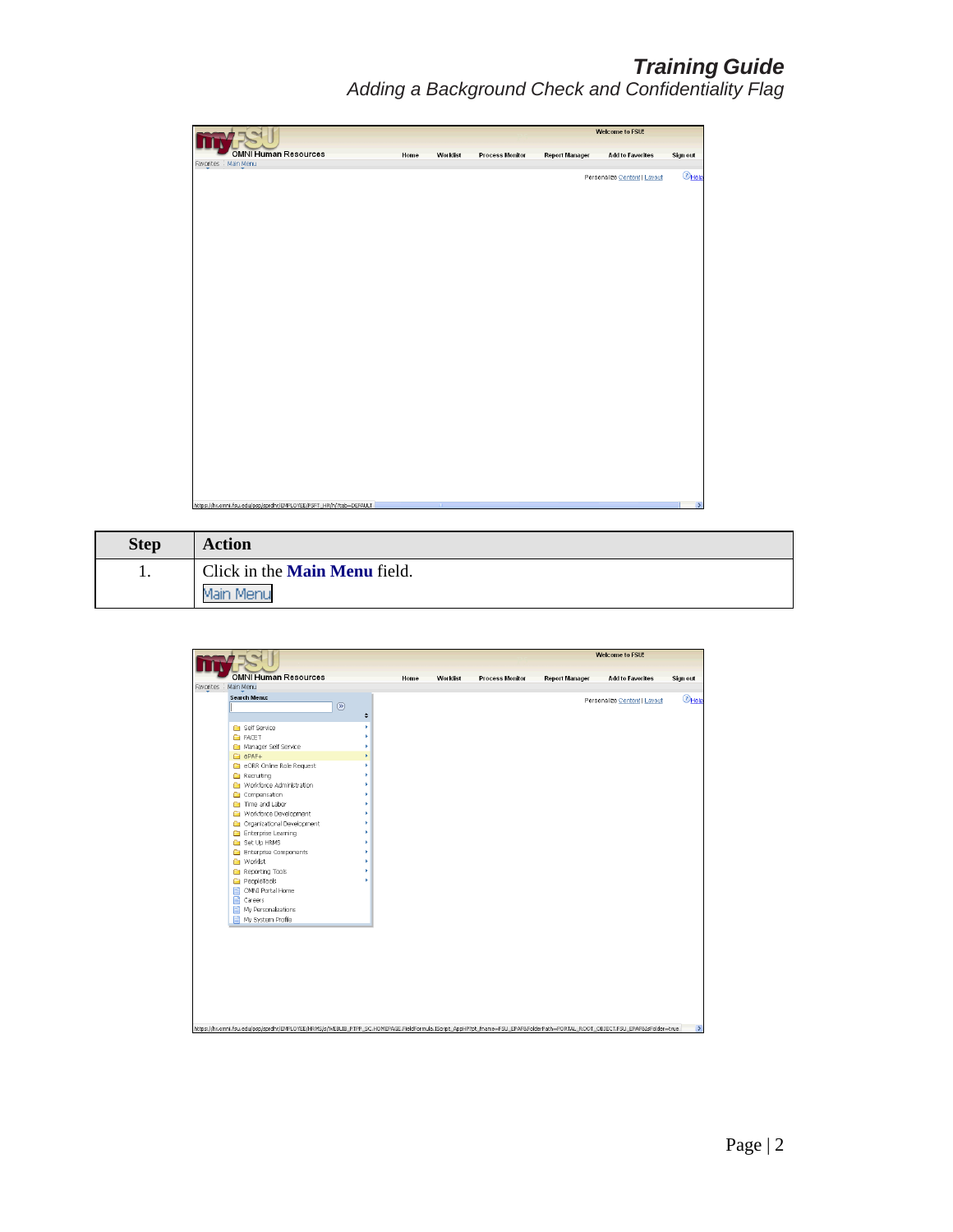| <b>Step</b> | <b>Action</b>               |
|-------------|-----------------------------|
| <u>.</u>    | Click in the $ePAF+$ field. |
|             |                             |

|                                                                                                               |                                                                                 |      |             |                        |                       | <b>Welcome to FSU!</b>       |               |
|---------------------------------------------------------------------------------------------------------------|---------------------------------------------------------------------------------|------|-------------|------------------------|-----------------------|------------------------------|---------------|
| <b>OMNI Human Resources</b>                                                                                   |                                                                                 |      |             |                        |                       |                              |               |
| Main Menu<br>Favorites                                                                                        |                                                                                 | Home | Worklist    | <b>Process Monitor</b> | <b>Report Manager</b> | <b>Add to Favorites</b>      | Sign out      |
| Search Menu:<br><b>Ca</b> Self Service                                                                        | $^{\circledR}$<br>÷<br>٠                                                        |      |             |                        |                       | Personalize Content   Layout | $2$ Help      |
| <b>E</b> FACET<br>Manager Self Service<br>$CPAF+$<br>eORR Online Role Reques                                  | ٠<br>×<br>Enter ePAF+ Transactions<br>自                                         |      |             |                        |                       |                              |               |
| Recruiting<br>Workforce Administration<br>Compensation                                                        | Approve ePAF+<br>目<br>View/Rework ePAF+<br>目<br>View ePAF prior to May '07<br>目 |      |             |                        |                       |                              |               |
| Time and Labor<br>Workforce Development<br>Organizational Development<br>Enterprise Learning<br>G Set Up HRMS | ١<br>٠                                                                          |      |             |                        |                       |                              |               |
| Enterprise Components<br>Worklist<br>Reporting Tools<br>PeopleTools                                           |                                                                                 |      |             |                        |                       |                              |               |
| 目<br>OMNI Portal Home<br>目<br>Careers<br>My Personalizations<br>E<br>My System Profile                        |                                                                                 |      |             |                        |                       |                              |               |
|                                                                                                               |                                                                                 |      |             |                        |                       |                              |               |
| $\overline{\phantom{a}}$                                                                                      |                                                                                 |      | <b>TILL</b> |                        |                       |                              | $\rightarrow$ |

| <b>Step</b> | Action                                          |
|-------------|-------------------------------------------------|
| J.          | Click the <b>Enter ePAF+ Transactions</b> menu. |
|             | Enter ePAF+ Transactions                        |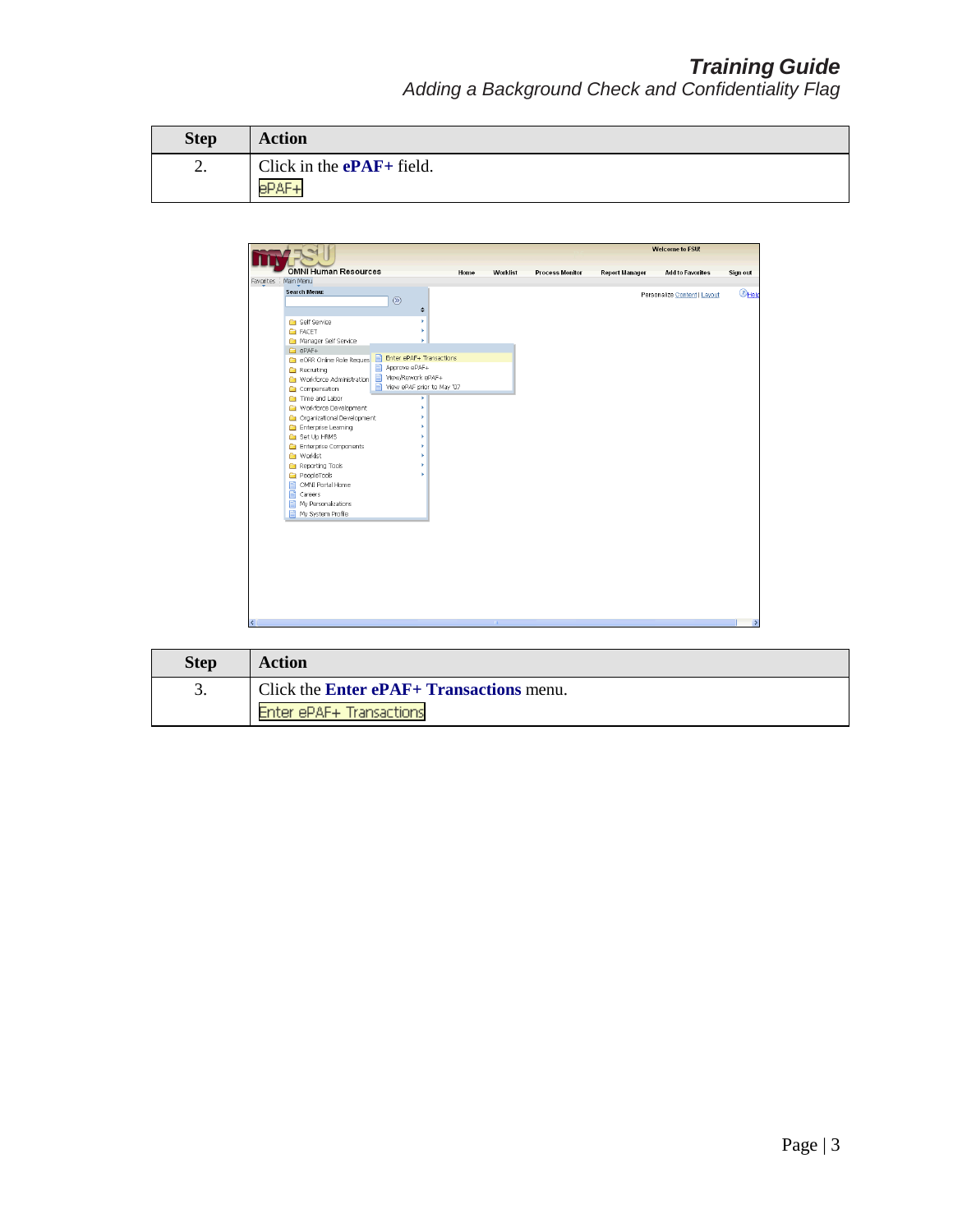| THE FLORIDA STATE UNIVERSITY<br><b>OMNI * HUMAN RESOURCES</b>                                                                       |      |                 |                        | <b>SEARCH FLORIDA STATE</b><br>Web | $\vee$ Search              | GO       |
|-------------------------------------------------------------------------------------------------------------------------------------|------|-----------------|------------------------|------------------------------------|----------------------------|----------|
| $ePAF+$ ><br>Enter ePAF+ Transactions<br>Main Menu $\rightarrow$<br>Favorites                                                       | Home | <b>Worklist</b> | <b>Process Monitor</b> | <b>Report Manager</b>              | <b>Add to Favorites</b>    | Sign out |
| <b>Enter ePAF+ Transaction</b><br>Select an HR Transaction search type. Enter any information you have and click the Search button. |      |                 |                        |                                    | <b>New Window</b>          | ? Help   |
| <b>HR Transaction Search Type</b>                                                                                                   |      |                 |                        |                                    |                            |          |
| Appointment/Filled Position                                                                                                         |      |                 |                        |                                    |                            |          |
| O Update Vacant Position                                                                                                            |      |                 |                        |                                    |                            |          |
| Add New Position                                                                                                                    |      |                 |                        |                                    |                            |          |
| Q<br>Empl ID:<br><b>Last Name:</b><br><b>First Name:</b><br>Q<br>Position:<br>Q<br>Department:<br>Terminate Appointment             |      |                 |                        |                                    |                            |          |
| <b>Refine Search Results</b>                                                                                                        |      |                 |                        |                                    |                            |          |
| Direct Reports<br>Department Rep                                                                                                    |      |                 |                        |                                    |                            |          |
| Clear<br>Search                                                                                                                     |      |                 |                        |                                    |                            |          |
|                                                                                                                                     |      |                 |                        | Trusted sites                      | $\sqrt{2}$ $\sqrt{6}$ 100% |          |

| <b>Step</b> | <b>Action</b>                                                                                                                                                                                                           |
|-------------|-------------------------------------------------------------------------------------------------------------------------------------------------------------------------------------------------------------------------|
| 4.          | Make sure that the Appointment/Filled Position search type is checked. You may<br>search for a filled position using any of these fields. For the purpose of this<br>example, enter "00053509" into the Position field. |

| THE FLORIDA STATE UNIVERSITY<br><b>OMNI</b> * HUMAN RESOURCES                                                                                     |      |                 |                        | <b>SEARCH FLORIDA STATE</b><br>Web | $\vee$ Search           | GO                                      |
|---------------------------------------------------------------------------------------------------------------------------------------------------|------|-----------------|------------------------|------------------------------------|-------------------------|-----------------------------------------|
| Enter ePAF+ Transactions<br>Main Menu ><br>$ePAF+$ ><br>Favorites                                                                                 | Home | <b>Worklist</b> | <b>Process Monitor</b> | <b>Report Manager</b>              | <b>Add to Favorites</b> | Sign out                                |
| <b>Enter ePAF+ Transaction</b><br>Select an HR Transaction search type. Enter any information you have and click the Search button.               |      |                 |                        |                                    | New Window              | ? Help                                  |
| <b>HR Transaction Search Type</b>                                                                                                                 |      |                 |                        |                                    |                         |                                         |
| © Appointment/Filled Position<br>O Update Vacant Position<br>Add New Position                                                                     |      |                 |                        |                                    |                         |                                         |
| $\alpha$<br>Empl ID:<br><b>Last Name:</b><br><b>First Name:</b><br>00053509<br>Position:<br>Director<br>Q<br>Department:<br>Terminate Appointment |      |                 |                        |                                    |                         |                                         |
| <b>Refine Search Results</b>                                                                                                                      |      |                 |                        |                                    |                         |                                         |
| Direct Reports<br>Department Rep                                                                                                                  |      |                 |                        |                                    |                         |                                         |
| Clear<br>Search                                                                                                                                   |      |                 |                        |                                    |                         |                                         |
|                                                                                                                                                   |      |                 |                        | Trusted sites                      |                         | $\frac{1}{2}$ - $\frac{100\%}{100\%}$ - |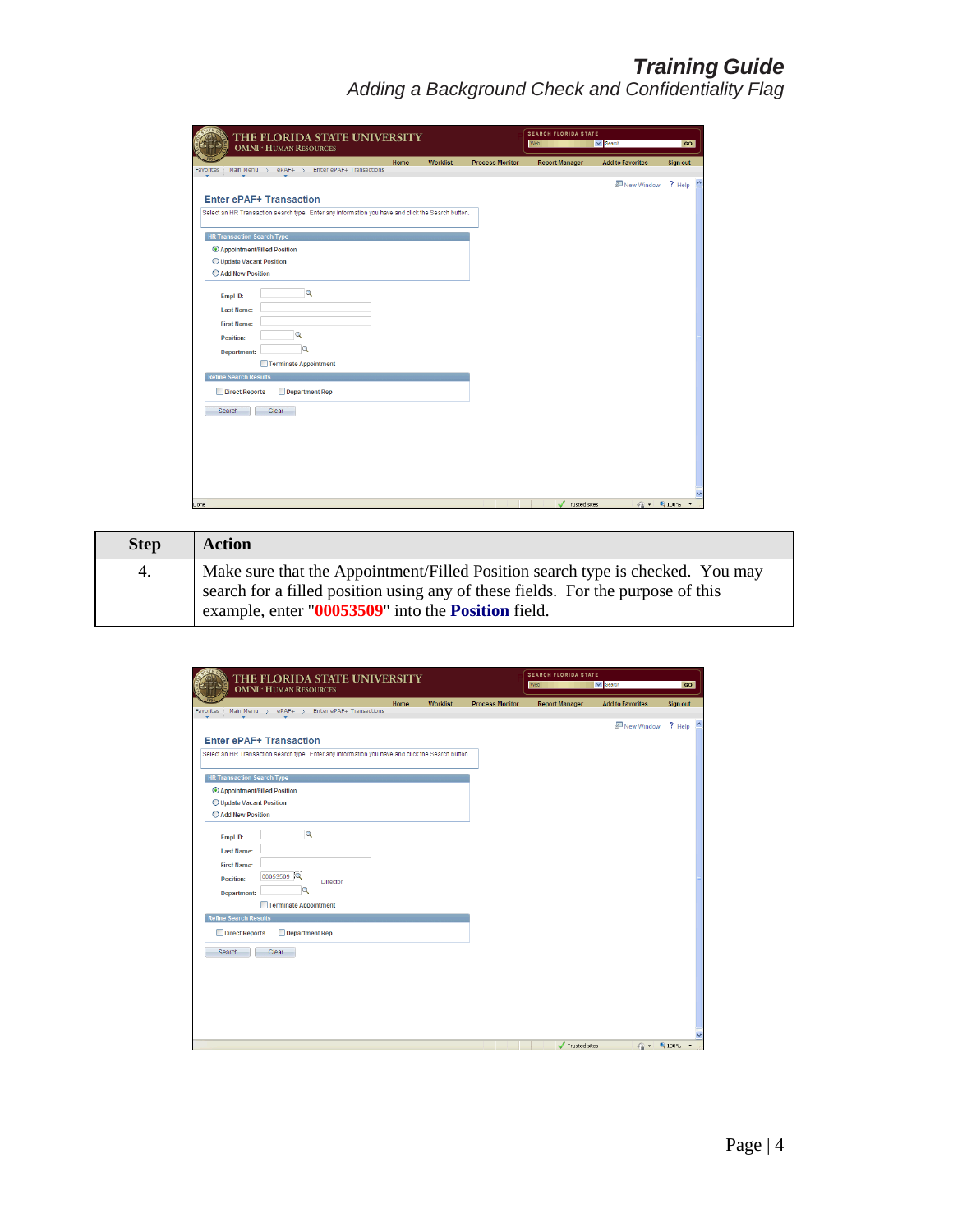| <b>Step</b> | <b>Action</b>                             |
|-------------|-------------------------------------------|
| C.          | Click the <b>Search</b> button.<br>Search |

|                                                                                                   | <b>OMNI * HUMAN RESOURCES</b> |                     |                          | THE FLORIDA STATE UNIVERSITY |                 |                         | <b>SEARCH FLORIDA STATE</b><br>Web | $\vee$ Search           |                            |
|---------------------------------------------------------------------------------------------------|-------------------------------|---------------------|--------------------------|------------------------------|-----------------|-------------------------|------------------------------------|-------------------------|----------------------------|
|                                                                                                   |                               |                     |                          | Home                         | <b>Worklist</b> | <b>Process Monitor</b>  | <b>Report Manager</b>              | <b>Add to Favorites</b> | Sign out                   |
| Main Menu $\rightarrow$<br>Favorites<br><b>Enter ePAF+ Transaction</b>                            | $ePAF+$ >                     |                     | Enter ePAF+ Transactions |                              |                 |                         |                                    | 图 New Window            | ? Help                     |
| Select an HR Transaction search type. Enter any information you have and click the Search button. |                               |                     |                          |                              |                 |                         |                                    |                         |                            |
| <b>HR Transaction Search Type</b>                                                                 |                               |                     |                          |                              |                 |                         |                                    |                         |                            |
| Appointment/Filled Position                                                                       |                               |                     |                          |                              |                 |                         |                                    |                         |                            |
| O Update Vacant Position                                                                          |                               |                     |                          |                              |                 |                         |                                    |                         |                            |
| Add New Position                                                                                  |                               |                     |                          |                              |                 |                         |                                    |                         |                            |
| Empl ID:                                                                                          | Q                             |                     |                          |                              |                 |                         |                                    |                         |                            |
| <b>Last Name:</b>                                                                                 |                               |                     |                          |                              |                 |                         |                                    |                         |                            |
| <b>First Name:</b>                                                                                |                               |                     |                          |                              |                 |                         |                                    |                         |                            |
| Position:                                                                                         | 00053509                      |                     |                          |                              |                 |                         |                                    |                         |                            |
|                                                                                                   | Q                             | Director            |                          |                              |                 |                         |                                    |                         |                            |
| Department:                                                                                       | Terminate Appointment         |                     |                          |                              |                 |                         |                                    |                         |                            |
| <b>Refine Search Results</b>                                                                      |                               |                     |                          |                              |                 |                         |                                    |                         |                            |
| <b>Direct Reports</b>                                                                             | Department Rep                |                     |                          |                              |                 |                         |                                    |                         |                            |
|                                                                                                   |                               |                     |                          |                              |                 |                         |                                    |                         |                            |
| <b>Search</b>                                                                                     | <b>Clear</b>                  |                     |                          |                              |                 |                         |                                    |                         |                            |
|                                                                                                   |                               |                     |                          |                              |                 |                         |                                    |                         |                            |
|                                                                                                   |                               |                     |                          |                              |                 |                         |                                    |                         | Customize   Find           |
| <b>Name</b>                                                                                       | Empl ID                       | <b>Empl</b><br>Red# | <b>Job Code</b>          | <b>Job Title</b>             | DeptID          | <b>Department Name</b>  | <b>Originator Name</b>             |                         | <b>Current Approval St</b> |
| Suzie Seminole                                                                                    | 000012345 0                   |                     | 9250                     | <b>Director</b>              | 065000          | Office of Financial Aid |                                    |                         |                            |
|                                                                                                   |                               |                     |                          |                              |                 |                         |                                    |                         |                            |
|                                                                                                   |                               |                     |                          |                              |                 |                         |                                    |                         |                            |

| <b>Step</b> | Action                                                                                                      |
|-------------|-------------------------------------------------------------------------------------------------------------|
| $\sigma$ .  | Select the desired employee's Name link. For the purpose of this example, click<br>the Suzie Seminole link. |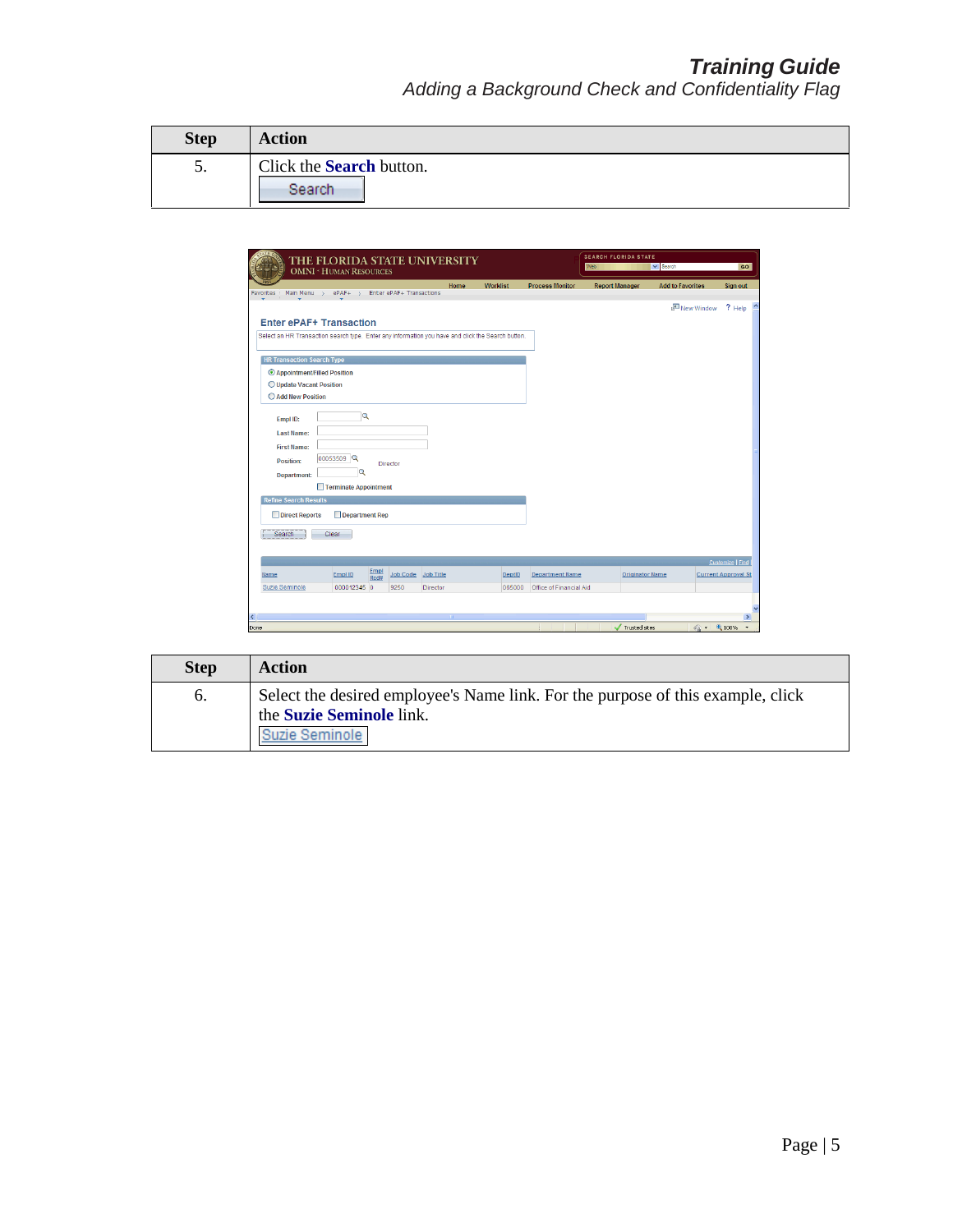| THE FLORIDA STATE UNIVERSITY<br><b>OMNI * HUMAN RESOURCES</b>                                                                                                                                                                                                                                                          | <b>SEARCH FLORIDA STATE</b><br>Web | GO              |                        |                       |                         |                                       |
|------------------------------------------------------------------------------------------------------------------------------------------------------------------------------------------------------------------------------------------------------------------------------------------------------------------------|------------------------------------|-----------------|------------------------|-----------------------|-------------------------|---------------------------------------|
|                                                                                                                                                                                                                                                                                                                        | Home                               | <b>Worklist</b> | <b>Process Monitor</b> | <b>Report Manager</b> | <b>Add to Favorites</b> | Sign out                              |
| Main Menu $\rightarrow$ ePAF+ $\rightarrow$<br>Enter ePAF+ Transactions<br>Favorites                                                                                                                                                                                                                                   |                                    |                 |                        |                       |                         |                                       |
| <b>Transaction Effective Date</b>                                                                                                                                                                                                                                                                                      |                                    |                 |                        |                       |                         |                                       |
| Enter transaction Effective Date, Current Information section will reflect data as of this date. The date may be changed<br>prior to submission and while working in Draft mode, though changes will reset data previously entered into the form.<br>The Effective Date cannot be changed if the ePAF+ is pushed back. |                                    |                 |                        |                       |                         |                                       |
| *Requested Transaction Date: 05/07/2012 <mark>同</mark>                                                                                                                                                                                                                                                                 |                                    |                 |                        |                       |                         |                                       |
| Submit                                                                                                                                                                                                                                                                                                                 |                                    |                 |                        |                       |                         |                                       |
|                                                                                                                                                                                                                                                                                                                        |                                    |                 |                        |                       |                         |                                       |
|                                                                                                                                                                                                                                                                                                                        |                                    |                 |                        |                       |                         |                                       |
|                                                                                                                                                                                                                                                                                                                        |                                    |                 |                        |                       |                         |                                       |
|                                                                                                                                                                                                                                                                                                                        |                                    |                 |                        |                       |                         |                                       |
|                                                                                                                                                                                                                                                                                                                        |                                    |                 |                        |                       |                         |                                       |
|                                                                                                                                                                                                                                                                                                                        |                                    |                 |                        |                       |                         |                                       |
|                                                                                                                                                                                                                                                                                                                        |                                    |                 |                        |                       |                         |                                       |
|                                                                                                                                                                                                                                                                                                                        |                                    |                 |                        |                       |                         |                                       |
|                                                                                                                                                                                                                                                                                                                        |                                    |                 |                        |                       |                         |                                       |
|                                                                                                                                                                                                                                                                                                                        |                                    |                 |                        |                       |                         |                                       |
|                                                                                                                                                                                                                                                                                                                        |                                    |                 |                        |                       |                         |                                       |
|                                                                                                                                                                                                                                                                                                                        |                                    |                 |                        |                       |                         |                                       |
|                                                                                                                                                                                                                                                                                                                        |                                    |                 |                        |                       |                         |                                       |
|                                                                                                                                                                                                                                                                                                                        |                                    |                 |                        |                       |                         |                                       |
|                                                                                                                                                                                                                                                                                                                        |                                    |                 |                        |                       |                         |                                       |
|                                                                                                                                                                                                                                                                                                                        |                                    |                 |                        | Trusted sites         |                         | $\sqrt{6}$ $\sqrt{6}$ 100% $\sqrt{7}$ |

| <b>Step</b> | <b>Action</b>                                                                                                                                                                                                                                                                                                                        |
|-------------|--------------------------------------------------------------------------------------------------------------------------------------------------------------------------------------------------------------------------------------------------------------------------------------------------------------------------------------|
| 7.          | Check the transaction effective date. The requested transaction effective date<br>defaults to the current date. Please enter your desired transaction effective date or<br>the first day of the next available payroll cycle into the Requested Transaction<br><b>Date</b> field. For the purpose of this example, enter "05112012". |

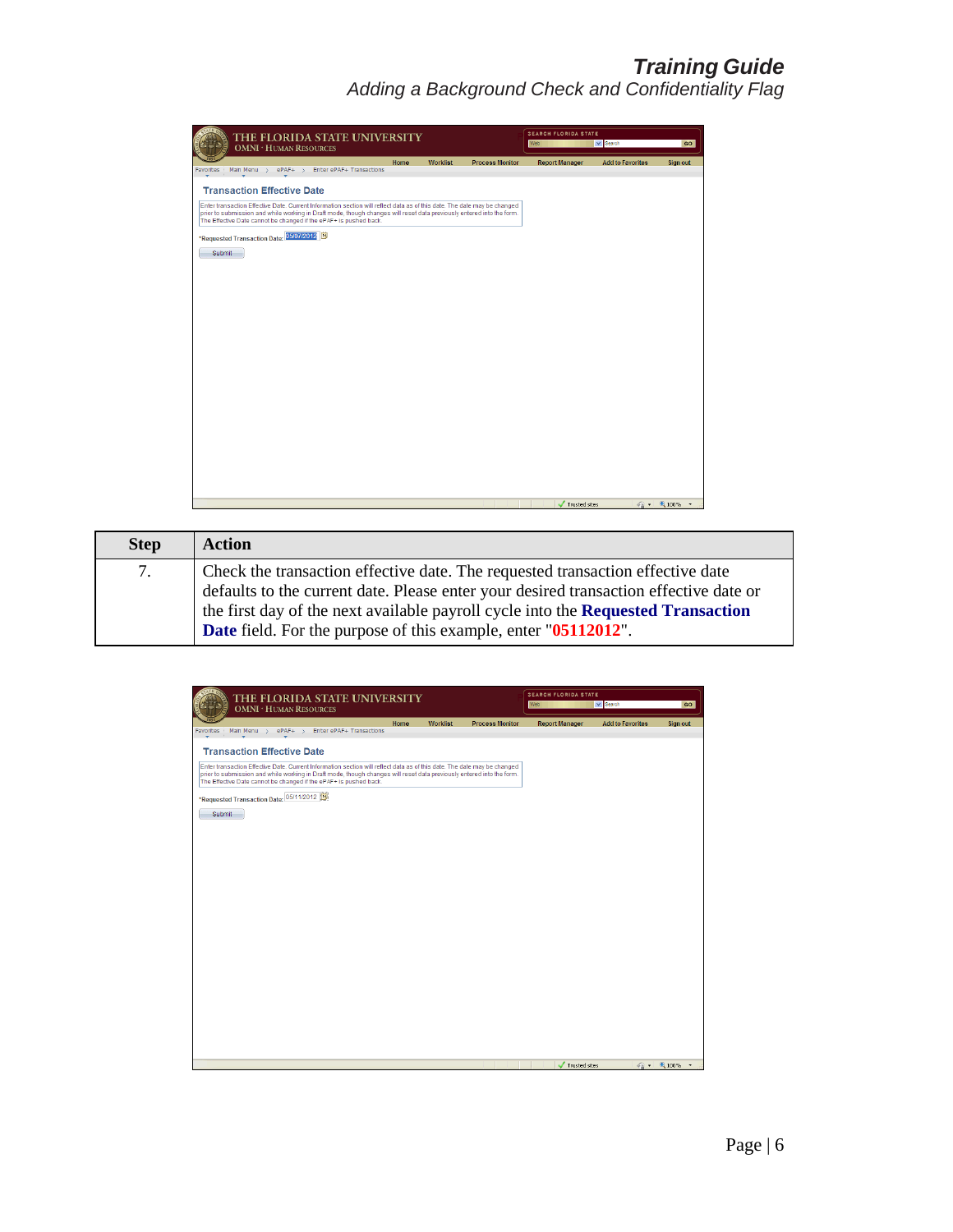| <b>Step</b> | <b>Action</b>                   |
|-------------|---------------------------------|
| 8.          | Click the <b>Submit</b> button. |
|             | Submit                          |

|                                                               | THE FLORIDA STATE UNIVERSITY<br><b>OMNI * HUMAN RESOURCES</b> |                         |                          | <b>SEARCH FLORIDA STATE</b><br>Web | $\vee$ Search           | GO       |  |
|---------------------------------------------------------------|---------------------------------------------------------------|-------------------------|--------------------------|------------------------------------|-------------------------|----------|--|
| Main Menu ><br>Favorites                                      | ePAF+ > Enter ePAF+ Transactions                              | <b>Worklist</b><br>Home | <b>Process Monitor</b>   | <b>Report Manager</b>              | <b>Add to Favorites</b> | Sign out |  |
|                                                               |                                                               |                         |                          |                                    |                         |          |  |
| <b>Enter ePAF+ Transaction</b>                                |                                                               |                         |                          |                                    |                         |          |  |
| <b>Incumbents:</b><br><b>Emplid</b><br>Rcd#                   | <b>Name</b>                                                   |                         | <b>Position Number:</b>  | 00053509                           |                         |          |  |
| 000012345<br>$\circ$                                          | Suzie Seminole                                                |                         | <b>Working Title:</b>    | Director                           |                         |          |  |
|                                                               |                                                               |                         | <b>Headcount Status:</b> | Filled                             |                         |          |  |
|                                                               | 05/11/2012                                                    |                         |                          |                                    |                         |          |  |
| *Requested Transaction Date:<br>$\triangledown$ Position Data |                                                               |                         |                          |                                    |                         |          |  |
|                                                               |                                                               |                         |                          |                                    |                         |          |  |
|                                                               | <b>Current Information</b>                                    |                         | <b>Proposed Changes</b>  |                                    |                         |          |  |
| <b>Job Code</b>                                               |                                                               |                         |                          |                                    |                         |          |  |
| <b>Job Code</b>                                               | 9250<br><b>Director</b>                                       | $\alpha$                |                          |                                    |                         |          |  |
| <b>Salary Admin Pln</b>                                       | 021<br>Administrative & Professional                          |                         |                          |                                    |                         |          |  |
| Pay Grade                                                     | 007<br><b>A&amp;P 7</b>                                       |                         |                          |                                    |                         |          |  |
| <b>FI SA Status</b>                                           | No FLSA                                                       |                         |                          |                                    |                         |          |  |
| <b>Union Code</b>                                             | <b>29N</b><br>Fac/A&P No Established CBU                      |                         |                          |                                    |                         |          |  |
| <b>Academic Rank</b>                                          | 000                                                           |                         |                          |                                    |                         |          |  |
| <b>Working Title</b>                                          | <b>Director</b>                                               |                         |                          |                                    |                         |          |  |
| Position Specific - Job (?)                                   |                                                               |                         |                          |                                    |                         |          |  |
| <b>Max Head Count</b>                                         | $\overline{1}$                                                |                         |                          |                                    |                         |          |  |
| <b>FTE</b>                                                    | 1.000000                                                      |                         |                          |                                    |                         |          |  |
|                                                               | 40.00                                                         |                         |                          |                                    |                         |          |  |
|                                                               |                                                               |                         |                          |                                    |                         |          |  |
| <b>Standard Hours</b><br><b>Comb Hours / FTE</b>              | 11.000000<br>40.00                                            |                         |                          |                                    |                         |          |  |

| <b>Step</b> | Action                                                                                                 |
|-------------|--------------------------------------------------------------------------------------------------------|
|             | NOTE: The confidentiality indicator is located under the Specific Information<br>section of the ePAF+. |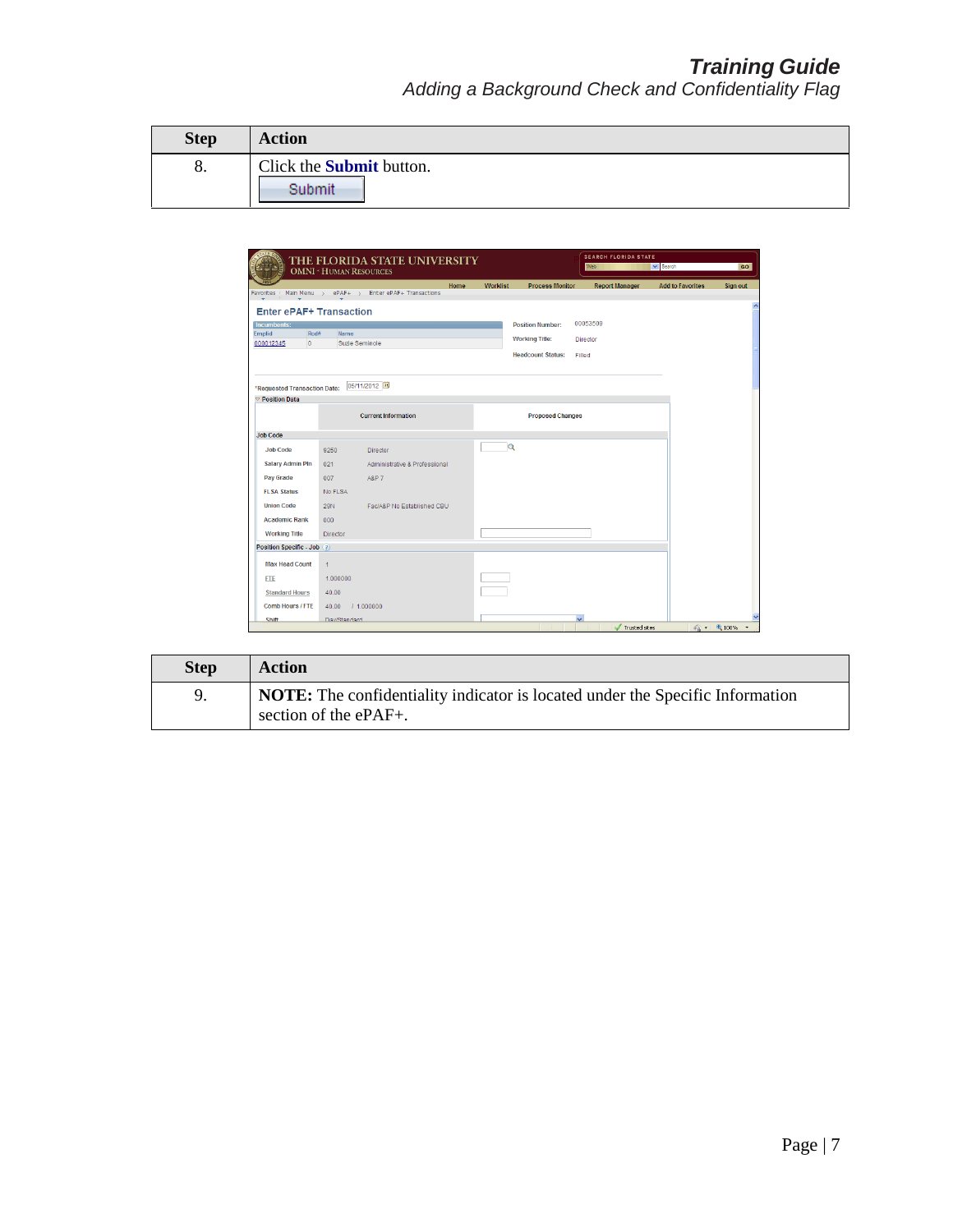|                                     | THE FLORIDA STATE UNIVERSITY<br><b>OMNI * HUMAN RESOURCES</b> |                                           | <b>SEARCH FLORIDA STATE</b><br>$\vee$ Search<br>Web |                         | GO                         |
|-------------------------------------|---------------------------------------------------------------|-------------------------------------------|-----------------------------------------------------|-------------------------|----------------------------|
| Favorites<br>Main Menu >            | Home<br>ePAF+ > Enter ePAF+ Transactions                      | <b>Worklist</b><br><b>Process Monitor</b> | <b>Report Manager</b>                               | <b>Add to Favorites</b> | Sign out                   |
| Position Specific - Job (?)         |                                                               |                                           |                                                     |                         |                            |
|                                     |                                                               |                                           |                                                     |                         |                            |
| <b>Max Head Count</b>               | $\overline{1}$                                                |                                           |                                                     |                         |                            |
| <b>FTE</b>                          | 1.000000                                                      |                                           |                                                     |                         |                            |
| <b>Standard Hours</b>               | 40.00                                                         |                                           |                                                     |                         |                            |
| <b>Comb Hours / FTE</b>             | 11.000000<br>40.00                                            |                                           |                                                     |                         |                            |
| <b>Shift</b>                        | Day/Standard                                                  | $\checkmark$                              |                                                     |                         |                            |
| <b>Full/Part Time</b>               | Full-Time                                                     |                                           |                                                     |                         |                            |
| <b>Organizational Relationships</b> |                                                               |                                           |                                                     |                         |                            |
| Department                          | 065000<br>Office of Financial Aid                             | Q                                         |                                                     |                         |                            |
| <b>Location Code</b>                | UNIVERSITY CENTER - BLDGA4400<br>0223A4400                    | Q                                         |                                                     |                         |                            |
| County                              | Leon                                                          |                                           |                                                     |                         |                            |
| <b>Reports To</b>                   | PROVOST & PROFESSOR<br>00053654                               | Q                                         |                                                     |                         |                            |
|                                     | View Reporting Relationships                                  |                                           |                                                     |                         |                            |
| <b>Specific Information</b>         |                                                               |                                           |                                                     |                         |                            |
|                                     | Time Limited Funding                                          | Time Limited Funding                      |                                                     |                         |                            |
|                                     | <b>Confidential Position</b>                                  | Confidential Position                     |                                                     |                         |                            |
|                                     | $\vee$ Financial Disclosure                                   | Financial Disclosure                      |                                                     |                         |                            |
| Position Description (?)            |                                                               |                                           |                                                     |                         |                            |
| <b>Profile ID</b>                   | 126050<br><b>Position Profile Data</b>                        |                                           |                                                     |                         |                            |
| <b>v</b> Appointment Data           |                                                               |                                           |                                                     |                         |                            |
|                                     | <b>Current Information</b>                                    | <b>Proposed Changes</b>                   |                                                     |                         |                            |
| <b>Snecific Information</b>         |                                                               |                                           |                                                     |                         |                            |
|                                     |                                                               |                                           | Trusted sites                                       |                         | $\sqrt{a}$ $\sqrt{a}$ 100% |

| <b>Step</b> | <b>Action</b>                                  |
|-------------|------------------------------------------------|
| 10.         | Check the <b>Confidential Position</b> option. |
|             | <b>Confidential Position</b>                   |

|                                     | THE FLORIDA STATE UNIVERSITY<br><b>OMNI * HUMAN RESOURCES</b> | <b>SEARCH FLORIDA STATE</b><br>$\vee$ Search<br>Web | GO                    |                                      |
|-------------------------------------|---------------------------------------------------------------|-----------------------------------------------------|-----------------------|--------------------------------------|
| Main Menu ><br>Favorites            | Home<br>ePAF+ > Enter ePAF+ Transactions                      | <b>Worklist</b><br><b>Process Monitor</b>           | <b>Report Manager</b> | <b>Add to Favorites</b><br>Sign out  |
| Position Specific - Job (?)         |                                                               |                                                     |                       | $\hat{\phantom{a}}$                  |
|                                     |                                                               |                                                     |                       |                                      |
| <b>Max Head Count</b>               | $\mathbf{1}$                                                  |                                                     |                       |                                      |
| <b>FTE</b>                          | 1.000000                                                      |                                                     |                       |                                      |
| <b>Standard Hours</b>               | 40.00                                                         |                                                     |                       |                                      |
| <b>Comb Hours / FTE</b>             | 11.000000<br>40.00                                            |                                                     |                       |                                      |
| <b>Shift</b>                        | Day/Standard                                                  |                                                     | $\checkmark$          |                                      |
| <b>Full/Part Time</b>               | Full-Time                                                     |                                                     |                       |                                      |
| <b>Organizational Relationships</b> |                                                               |                                                     |                       |                                      |
| <b>Department</b>                   | 065000<br>Office of Financial Aid                             | Q                                                   |                       |                                      |
| <b>Location Code</b>                | 0223A4400<br>UNIVERSITY CENTER - BLDGA4400                    | Q                                                   |                       |                                      |
| County                              | Leon                                                          |                                                     |                       |                                      |
| <b>Reports To</b>                   | 00053654<br>PROVOST & PROFESSOR                               | Q                                                   |                       |                                      |
|                                     | <b>View Reporting Relationships</b>                           |                                                     |                       |                                      |
| <b>Specific Information</b>         |                                                               |                                                     |                       |                                      |
|                                     | <b>Time Limited Funding</b>                                   | Time Limited Funding                                |                       |                                      |
|                                     | <b>Confidential Position</b>                                  | Confidential Position                               |                       |                                      |
|                                     | $\vee$ Financial Disclosure                                   | Financial Disclosure                                |                       |                                      |
| <b>Position Description (?)</b>     |                                                               |                                                     |                       |                                      |
| <b>Profile ID</b>                   | Position Profile Data<br>126050                               |                                                     |                       |                                      |
| <b>v</b> Appointment Data           | Transfer to Position Profile                                  |                                                     |                       |                                      |
|                                     | <b>Current Information</b>                                    | <b>Proposed Changes</b>                             |                       |                                      |
| <b>Snecific Information</b>         |                                                               |                                                     |                       |                                      |
| Done                                |                                                               |                                                     | Trusted sites         | $\sqrt{2}$ - $\frac{100\%}{100\%}$ - |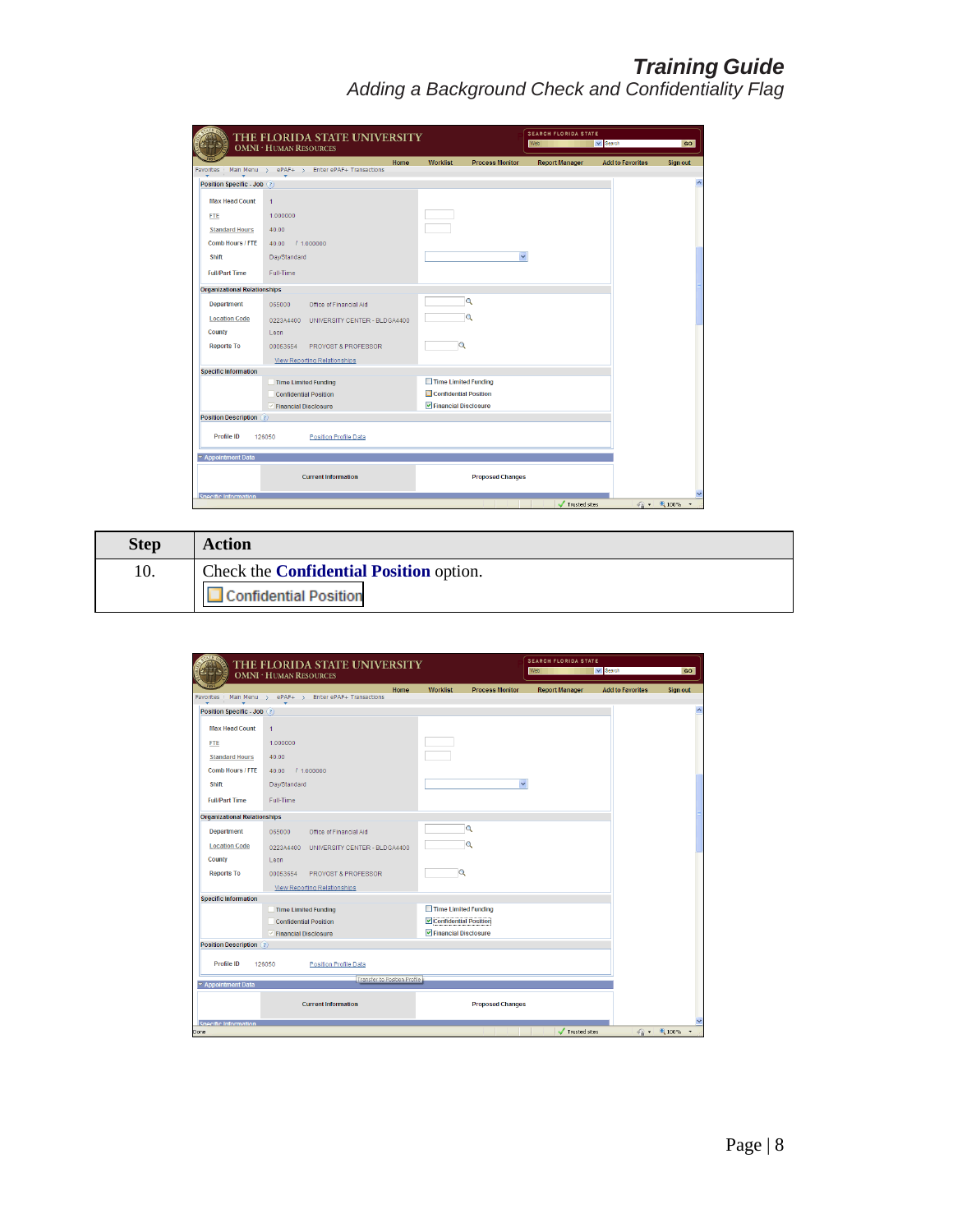| <b>Step</b> | <b>Action</b>                                                          |
|-------------|------------------------------------------------------------------------|
|             | Click the <b>Position Profile Data</b> link to add a background check. |
|             | <b>Position Profile Data</b>                                           |

| Main Menu $\rightarrow$<br>Favorites<br><b>Non-person Profile</b><br>Profile:<br>Profile Type:<br><b>Description:</b><br><b>Profile Usage:</b> | <b>OMNI * HUMAN RESOURCES</b><br>$ePAF+$ ><br>126050<br><b>ROLE</b><br>Director<br>End / Final / Job | Enter ePAF+ Transactions<br><b>Position Profile</b> | Home<br>Status:<br><b>Status Date:</b>                                                        | <b>Worklist</b><br>Active<br>08/25/2006 | <b>Process Monitor</b>                       | <b>Report Manager</b> | <b>Add to Favorites</b> | Sign out<br>Customize Page A |
|------------------------------------------------------------------------------------------------------------------------------------------------|------------------------------------------------------------------------------------------------------|-----------------------------------------------------|-----------------------------------------------------------------------------------------------|-----------------------------------------|----------------------------------------------|-----------------------|-------------------------|------------------------------|
|                                                                                                                                                |                                                                                                      |                                                     |                                                                                               |                                         |                                              |                       |                         |                              |
|                                                                                                                                                |                                                                                                      |                                                     |                                                                                               |                                         |                                              |                       |                         |                              |
|                                                                                                                                                |                                                                                                      |                                                     |                                                                                               |                                         |                                              |                       |                         |                              |
|                                                                                                                                                |                                                                                                      |                                                     |                                                                                               |                                         |                                              |                       |                         |                              |
|                                                                                                                                                |                                                                                                      |                                                     |                                                                                               |                                         |                                              |                       |                         |                              |
|                                                                                                                                                |                                                                                                      |                                                     |                                                                                               |                                         |                                              |                       |                         |                              |
|                                                                                                                                                |                                                                                                      |                                                     |                                                                                               |                                         |                                              |                       |                         |                              |
|                                                                                                                                                |                                                                                                      |                                                     |                                                                                               |                                         |                                              |                       |                         |                              |
|                                                                                                                                                |                                                                                                      |                                                     |                                                                                               |                                         |                                              |                       |                         |                              |
|                                                                                                                                                |                                                                                                      |                                                     |                                                                                               |                                         |                                              |                       |                         |                              |
| Summary                                                                                                                                        | Responsibilities                                                                                     | Competencies                                        |                                                                                               | <b>Qualifications</b>                   |                                              |                       |                         |                              |
| ▽ Position Focus Statement -                                                                                                                   |                                                                                                      |                                                     |                                                                                               |                                         | Find   View AP (XI) PH First   1 of 1   Last |                       |                         |                              |
| <b>Statement</b>                                                                                                                               | <b>Effective Date</b>                                                                                | <b>Description</b>                                  |                                                                                               |                                         |                                              |                       |                         |                              |
| <b>Position Focus</b><br>Statement                                                                                                             | 12/24/2010                                                                                           |                                                     | Position serves as Director for the Office of Student Financial Aid.                          |                                         | $\boxed{-}$                                  |                       |                         |                              |
|                                                                                                                                                |                                                                                                      |                                                     |                                                                                               |                                         |                                              |                       |                         |                              |
| Add New Position Focus Statement                                                                                                               |                                                                                                      |                                                     |                                                                                               |                                         |                                              |                       |                         |                              |
| ▽ Pay Additive Eligibility -                                                                                                                   |                                                                                                      |                                                     |                                                                                               |                                         |                                              |                       |                         |                              |
|                                                                                                                                                |                                                                                                      |                                                     | There are currently no Pay Additive Eligibility for this profile. Please add one if required. |                                         |                                              |                       |                         |                              |
| $+$<br>Add New Pay Additive Eligibility                                                                                                        |                                                                                                      |                                                     |                                                                                               |                                         |                                              |                       |                         |                              |
|                                                                                                                                                |                                                                                                      |                                                     |                                                                                               |                                         |                                              |                       |                         |                              |
| Summary                                                                                                                                        | <b>Responsibilities</b>                                                                              | <b>Competencies</b>                                 |                                                                                               | <b>Qualifications</b>                   |                                              |                       |                         |                              |
|                                                                                                                                                |                                                                                                      |                                                     |                                                                                               |                                         |                                              |                       |                         |                              |
| $\overline{\phantom{a}}$ Profile Identities -                                                                                                  |                                                                                                      |                                                     |                                                                                               |                                         |                                              |                       |                         |                              |
| <b>Profile Identity</b><br>Option                                                                                                              | <b>Effective Date</b>                                                                                | Key 1                                               | <b>Description</b>                                                                            | Workflow<br><b>Status</b>               |                                              |                       |                         |                              |
| <b>Position Data</b>                                                                                                                           | 08/25/2006                                                                                           | 00053509                                            | <b>Director</b>                                                                               | Approved                                | $\qquad \qquad =$                            |                       |                         |                              |
|                                                                                                                                                |                                                                                                      |                                                     |                                                                                               |                                         |                                              |                       |                         |                              |

| <b>Step</b> | <b>Action</b>                                           |
|-------------|---------------------------------------------------------|
| 12.         | Click the <b>Qualifications</b> link.<br>Qualifications |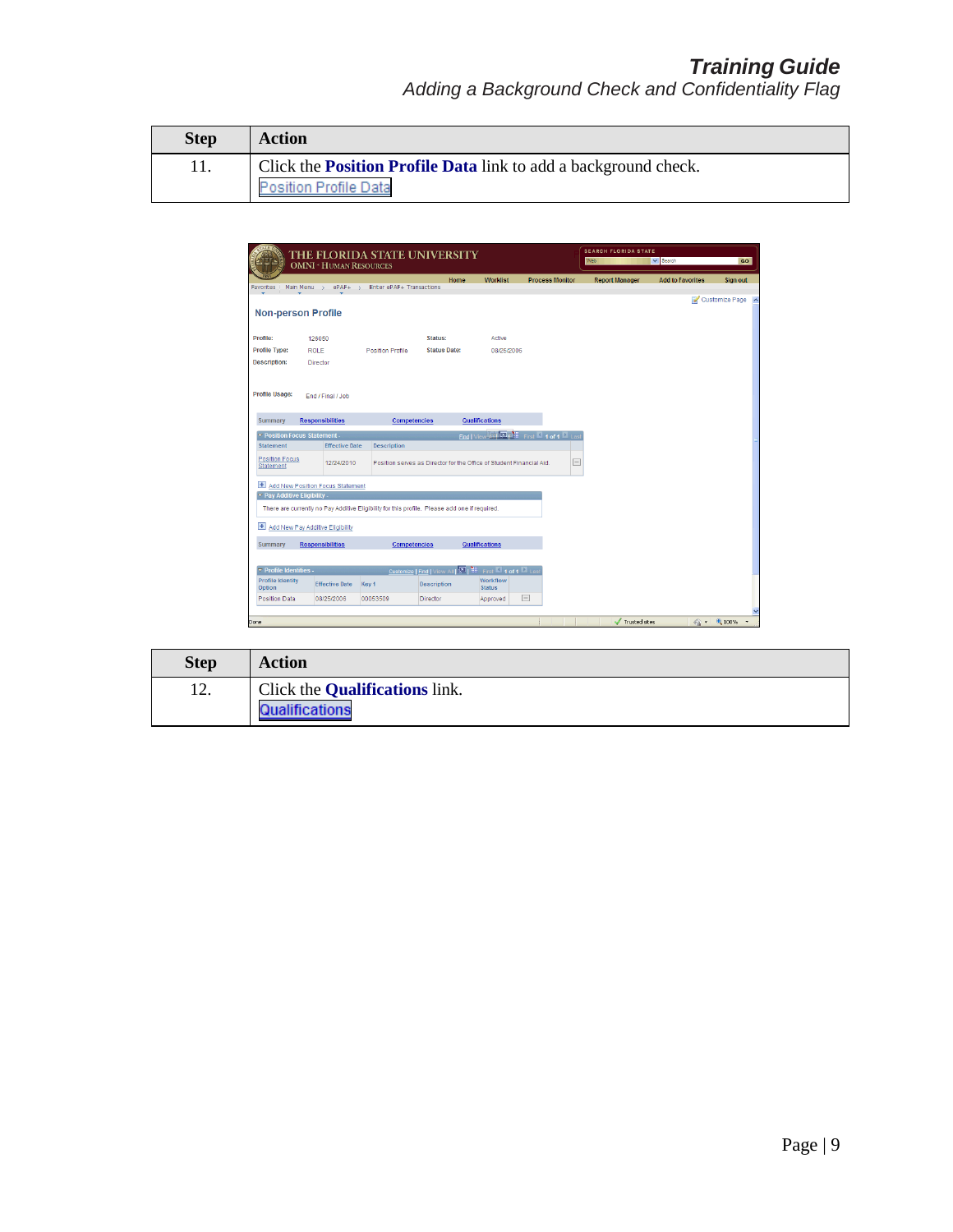| THE FLORIDA STATE UNIVERSITY<br><b>OMNI * HUMAN RESOURCES</b>                                  |                         |                                   |                                                                              |                     |          |                                               | Web                    | <b>SEARCH FLORIDA STATE</b> | $\vee$ Search         |                                                            | GO                     |               |  |
|------------------------------------------------------------------------------------------------|-------------------------|-----------------------------------|------------------------------------------------------------------------------|---------------------|----------|-----------------------------------------------|------------------------|-----------------------------|-----------------------|------------------------------------------------------------|------------------------|---------------|--|
| Favorites                                                                                      | Main Menu >             | $ePAF+$<br>$\rightarrow$          | Enter ePAF+ Transactions                                                     |                     | Home     | <b>Worklist</b>                               | <b>Process Monitor</b> |                             | <b>Report Manager</b> | <b>Add to Favorites</b>                                    |                        | Sign out      |  |
|                                                                                                |                         |                                   |                                                                              |                     |          |                                               |                        |                             |                       |                                                            | Customize Page A       |               |  |
| <b>Non-person Profile</b>                                                                      |                         |                                   |                                                                              |                     |          |                                               |                        |                             |                       |                                                            |                        |               |  |
| Profile:                                                                                       | 126050                  |                                   |                                                                              | Status:             |          | Active                                        |                        |                             |                       |                                                            |                        |               |  |
| <b>Profile Type:</b>                                                                           | <b>ROLE</b>             |                                   | <b>Position Profile</b>                                                      | <b>Status Date:</b> |          | 08/25/2006                                    |                        |                             |                       |                                                            |                        |               |  |
| <b>Description:</b>                                                                            | Director                |                                   |                                                                              |                     |          |                                               |                        |                             |                       |                                                            |                        |               |  |
|                                                                                                |                         |                                   |                                                                              |                     |          |                                               |                        |                             |                       |                                                            |                        |               |  |
| Profile Usage:                                                                                 |                         | End / Final / Job                 |                                                                              |                     |          |                                               |                        |                             |                       |                                                            |                        |               |  |
|                                                                                                |                         |                                   |                                                                              |                     |          |                                               |                        |                             |                       |                                                            |                        |               |  |
| Summary                                                                                        | <b>Responsibilities</b> |                                   | Competencies                                                                 |                     |          | Qualifications                                |                        |                             |                       |                                                            |                        |               |  |
| ▼ Education/Experience -                                                                       |                         |                                   |                                                                              |                     |          |                                               |                        |                             |                       | Find   View All   <b>D</b>   ill First <b>D</b>   1 of 1 D |                        |               |  |
| <b>Education/Experience</b>                                                                    |                         | <b>Effective Date</b>             | <b>Education Level</b>                                                       |                     | Years of | Experience<br><b>Experience Substitutable</b> | <b>Note</b>            |                             |                       |                                                            |                        |               |  |
|                                                                                                |                         |                                   |                                                                              |                     |          |                                               |                        |                             |                       |                                                            |                        |               |  |
| Education/Experience                                                                           |                         | 08/25/2006                        | F-Masters Degree                                                             |                     | 6        | $\overline{\vee}$                             |                        |                             |                       |                                                            |                        | П             |  |
| Add New Education/Experience                                                                   |                         |                                   |                                                                              |                     |          |                                               |                        |                             |                       |                                                            |                        |               |  |
| $\overline{\phantom{a}}$ Degrees -                                                             |                         |                                   |                                                                              |                     |          |                                               |                        |                             |                       |                                                            |                        |               |  |
|                                                                                                |                         |                                   | There are currently no Degrees for this profile. Please add one if required. |                     |          |                                               |                        |                             |                       |                                                            |                        |               |  |
|                                                                                                | + Add New Degrees       |                                   |                                                                              |                     |          |                                               |                        |                             |                       |                                                            |                        |               |  |
| ▼ Licenses & Certifications -                                                                  |                         |                                   |                                                                              |                     |          |                                               |                        |                             |                       |                                                            |                        |               |  |
| There are currently no Licenses & Certifications for this profile. Please add one if required. |                         |                                   |                                                                              |                     |          |                                               |                        |                             |                       |                                                            |                        |               |  |
| $+$                                                                                            |                         | Add New Licenses & Certifications |                                                                              |                     |          |                                               |                        |                             |                       |                                                            |                        |               |  |
| Tests/Examinations -                                                                           |                         |                                   |                                                                              |                     |          |                                               |                        |                             |                       |                                                            |                        |               |  |
|                                                                                                |                         |                                   | There are currently no Testshaw and New I                                    |                     |          |                                               |                        |                             |                       |                                                            |                        |               |  |
|                                                                                                |                         |                                   |                                                                              |                     |          |                                               |                        |                             |                       |                                                            |                        | $\rightarrow$ |  |
| K                                                                                              |                         |                                   |                                                                              |                     | m.       |                                               |                        |                             | Trusted sites         |                                                            | $\frac{1}{2}$ - 4,100% |               |  |

| <b>Step</b> | <b>Action</b>                                                                               |
|-------------|---------------------------------------------------------------------------------------------|
| 13.         | <b>NOTE:</b> Level 1 and level 2 background checks are located under<br>Tests/Examinations. |

| <b>Worklist</b><br><b>Process Monitor</b><br><b>Add to Favorites</b><br>Home<br><b>Report Manager</b><br>Sign out<br>Enter ePAF+ Transactions<br>Main Menu $\rightarrow$<br>$e$ $P$ $A$ $F$ $+$<br>Favorites<br>$\rightarrow$<br>Profile Type:<br><b>Status Date:</b><br><b>ROLE</b><br><b>Position Profile</b><br>08/25/2006<br><b>Description:</b><br>Director<br>Profile Usage:<br>End / Final / Job<br><b>Responsibilities</b><br>Qualifications<br><b>Summary</b><br><b>Competencies</b><br>Find   View All   M   H   First   1 of 1   L<br>▼ Education/Experience -<br>Years of<br>Experience<br><b>Education/Experience</b><br><b>Effective Date</b><br><b>Education Level</b><br><b>Note</b><br><b>Experience Substitutable</b><br>$\triangledown$<br>Education/Experience<br>F-Masters Degree<br>6<br>08/25/2006<br>Add New Education/Experience<br>$\nabla$ Degrees -<br>There are currently no Degrees for this profile. Please add one if required.<br>E Add New Degrees<br>▽ Licenses & Certifications -<br>There are currently no Licenses & Certifications for this profile. Please add one if required.<br>Add New Licenses & Certifications<br>$\overline{\mathbf{y}}$ Tests/Examinations .<br>There are currently no Tests/Examinations for this profile. Please add one if required.<br>Add New Tests/Examinations<br>$\overline{\mathbf{v}}$ Memberships .<br>There are currently no Memberships for this profile. Please add one if required.<br><b>H</b> Add Maur Mambarahian<br>K<br>电 100%<br>Trusted sites<br>$\sqrt{2}$ $\sim$<br>Done | THE FLORIDA STATE UNIVERSITY<br><b>OMNI * HUMAN RESOURCES</b> |  |  |  |  |  |  |  |  | Web | <b>SEARCH FLORIDA STATE</b> | $\vee$ Search |  | GO |  |
|------------------------------------------------------------------------------------------------------------------------------------------------------------------------------------------------------------------------------------------------------------------------------------------------------------------------------------------------------------------------------------------------------------------------------------------------------------------------------------------------------------------------------------------------------------------------------------------------------------------------------------------------------------------------------------------------------------------------------------------------------------------------------------------------------------------------------------------------------------------------------------------------------------------------------------------------------------------------------------------------------------------------------------------------------------------------------------------------------------------------------------------------------------------------------------------------------------------------------------------------------------------------------------------------------------------------------------------------------------------------------------------------------------------------------------------------------------------------------------------------------------------------------------------------------------------|---------------------------------------------------------------|--|--|--|--|--|--|--|--|-----|-----------------------------|---------------|--|----|--|
|                                                                                                                                                                                                                                                                                                                                                                                                                                                                                                                                                                                                                                                                                                                                                                                                                                                                                                                                                                                                                                                                                                                                                                                                                                                                                                                                                                                                                                                                                                                                                                  |                                                               |  |  |  |  |  |  |  |  |     |                             |               |  |    |  |
|                                                                                                                                                                                                                                                                                                                                                                                                                                                                                                                                                                                                                                                                                                                                                                                                                                                                                                                                                                                                                                                                                                                                                                                                                                                                                                                                                                                                                                                                                                                                                                  |                                                               |  |  |  |  |  |  |  |  |     |                             |               |  |    |  |
|                                                                                                                                                                                                                                                                                                                                                                                                                                                                                                                                                                                                                                                                                                                                                                                                                                                                                                                                                                                                                                                                                                                                                                                                                                                                                                                                                                                                                                                                                                                                                                  |                                                               |  |  |  |  |  |  |  |  |     |                             |               |  |    |  |
|                                                                                                                                                                                                                                                                                                                                                                                                                                                                                                                                                                                                                                                                                                                                                                                                                                                                                                                                                                                                                                                                                                                                                                                                                                                                                                                                                                                                                                                                                                                                                                  |                                                               |  |  |  |  |  |  |  |  |     |                             |               |  |    |  |
|                                                                                                                                                                                                                                                                                                                                                                                                                                                                                                                                                                                                                                                                                                                                                                                                                                                                                                                                                                                                                                                                                                                                                                                                                                                                                                                                                                                                                                                                                                                                                                  |                                                               |  |  |  |  |  |  |  |  |     |                             |               |  |    |  |
|                                                                                                                                                                                                                                                                                                                                                                                                                                                                                                                                                                                                                                                                                                                                                                                                                                                                                                                                                                                                                                                                                                                                                                                                                                                                                                                                                                                                                                                                                                                                                                  |                                                               |  |  |  |  |  |  |  |  |     |                             |               |  |    |  |
|                                                                                                                                                                                                                                                                                                                                                                                                                                                                                                                                                                                                                                                                                                                                                                                                                                                                                                                                                                                                                                                                                                                                                                                                                                                                                                                                                                                                                                                                                                                                                                  |                                                               |  |  |  |  |  |  |  |  |     |                             |               |  |    |  |
|                                                                                                                                                                                                                                                                                                                                                                                                                                                                                                                                                                                                                                                                                                                                                                                                                                                                                                                                                                                                                                                                                                                                                                                                                                                                                                                                                                                                                                                                                                                                                                  |                                                               |  |  |  |  |  |  |  |  |     |                             |               |  |    |  |
|                                                                                                                                                                                                                                                                                                                                                                                                                                                                                                                                                                                                                                                                                                                                                                                                                                                                                                                                                                                                                                                                                                                                                                                                                                                                                                                                                                                                                                                                                                                                                                  |                                                               |  |  |  |  |  |  |  |  |     |                             |               |  |    |  |
|                                                                                                                                                                                                                                                                                                                                                                                                                                                                                                                                                                                                                                                                                                                                                                                                                                                                                                                                                                                                                                                                                                                                                                                                                                                                                                                                                                                                                                                                                                                                                                  |                                                               |  |  |  |  |  |  |  |  |     |                             |               |  |    |  |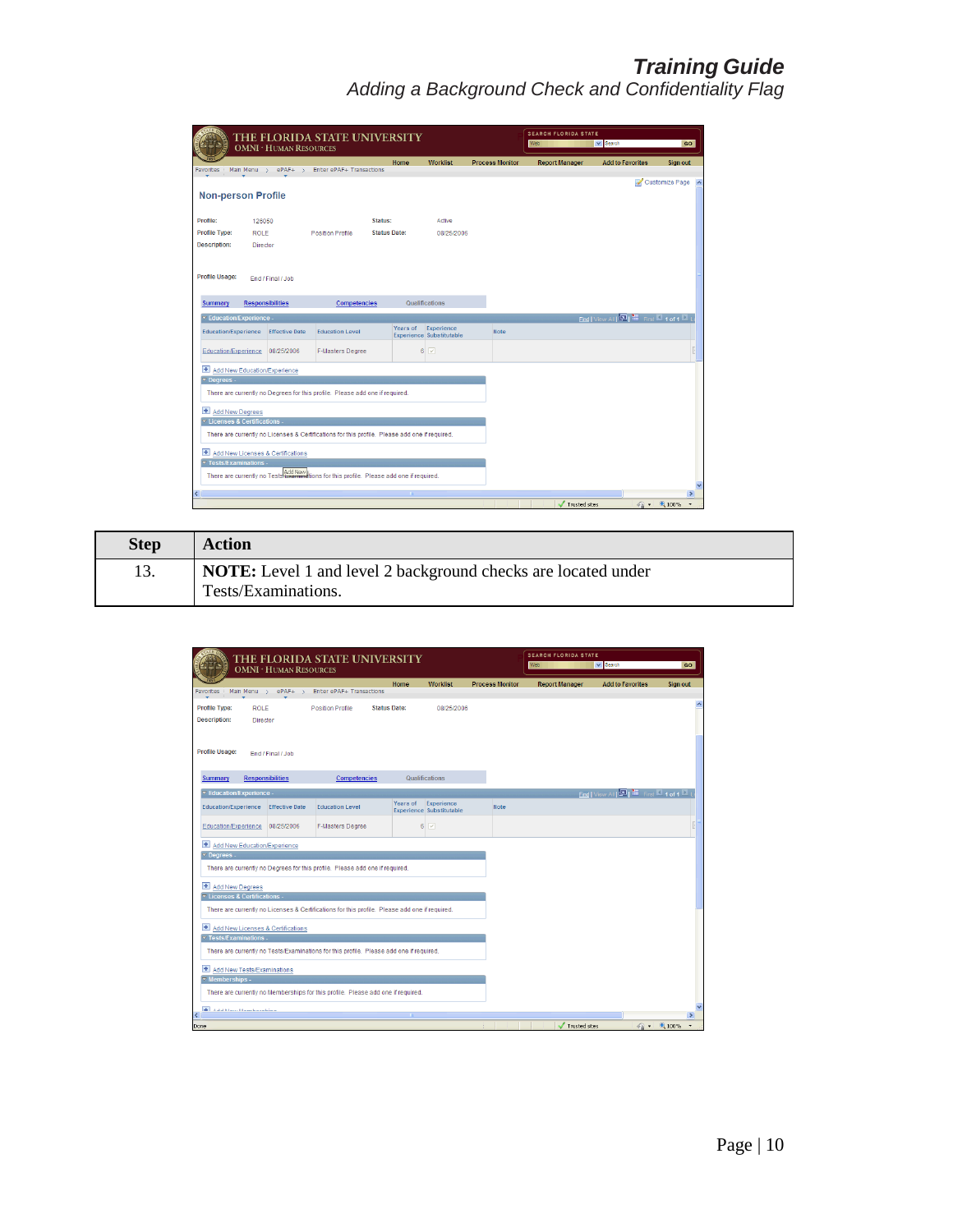| <b>Step</b> | Action                                            |
|-------------|---------------------------------------------------|
| 14.         | Click the <b>Add New Tests/Examinations</b> link. |
|             | Add New Tests/Examinations                        |

|                                   | THE FLORIDA STATE UNIVERSITY<br><b>OMNI * HUMAN RESOURCES</b>                                                                           |      |                                     |                        | <b>SEARCH FLORIDA STATE</b><br>Web | GO                      |                |
|-----------------------------------|-----------------------------------------------------------------------------------------------------------------------------------------|------|-------------------------------------|------------------------|------------------------------------|-------------------------|----------------|
| Main Menu ><br><b>Favorites</b>   | ePAF+ > Enter ePAF+ Transactions                                                                                                        | Home | <b>Worklist</b>                     | <b>Process Monitor</b> | <b>Report Manager</b>              | <b>Add to Favorites</b> | Sign out       |
|                                   |                                                                                                                                         |      |                                     |                        |                                    |                         | Customize Page |
| <b>Non-Person Profile</b>         |                                                                                                                                         |      |                                     |                        |                                    |                         |                |
| <b>Add New Tests/Examinations</b> |                                                                                                                                         |      |                                     |                        |                                    |                         |                |
| Profile ID:<br>126050             | <b>Director</b>                                                                                                                         |      |                                     |                        |                                    |                         |                |
| Profile Type:<br><b>ROLE</b>      | <b>Position Profile</b><br>Add item details. Click OK to apply changes and return. Click Cancel to return. Click Apply and Add continue |      |                                     |                        |                                    |                         |                |
| with adding additional items.     |                                                                                                                                         |      |                                     |                        |                                    |                         |                |
| <b>Details</b>                    |                                                                                                                                         |      | Find   View All First 4 of 1 D Last |                        |                                    |                         |                |
| *Test/Examination:                | $\alpha$                                                                                                                                |      |                                     |                        |                                    |                         |                |
| <b>Effective Date:</b>            | 05/11/2012                                                                                                                              |      |                                     |                        |                                    |                         |                |
| *Effective Status:                | $\checkmark$<br>Active                                                                                                                  |      |                                     |                        |                                    |                         |                |
| <b>Description:</b>               |                                                                                                                                         |      |                                     |                        |                                    |                         |                |
|                                   |                                                                                                                                         |      |                                     |                        |                                    |                         |                |
|                                   |                                                                                                                                         |      |                                     |                        |                                    |                         |                |
| OK.<br>Cancel                     |                                                                                                                                         |      |                                     |                        |                                    |                         |                |
|                                   |                                                                                                                                         |      |                                     |                        |                                    |                         |                |
|                                   |                                                                                                                                         |      |                                     |                        |                                    |                         |                |
|                                   |                                                                                                                                         |      |                                     |                        |                                    |                         |                |
|                                   |                                                                                                                                         |      |                                     |                        |                                    |                         |                |
|                                   |                                                                                                                                         |      |                                     |                        |                                    |                         |                |
|                                   |                                                                                                                                         |      |                                     |                        |                                    |                         |                |
|                                   |                                                                                                                                         |      |                                     |                        |                                    |                         |                |
|                                   |                                                                                                                                         |      |                                     |                        |                                    |                         |                |
|                                   |                                                                                                                                         |      |                                     |                        |                                    |                         |                |
|                                   |                                                                                                                                         |      |                                     |                        |                                    |                         |                |
|                                   |                                                                                                                                         |      |                                     |                        |                                    |                         |                |
|                                   |                                                                                                                                         |      |                                     |                        |                                    |                         |                |

| <b>Step</b> | <b>Action</b>                                                    |
|-------------|------------------------------------------------------------------|
| 15.         | Click the <b>Look Up Test/Examination</b> button.<br>$\mathsf Q$ |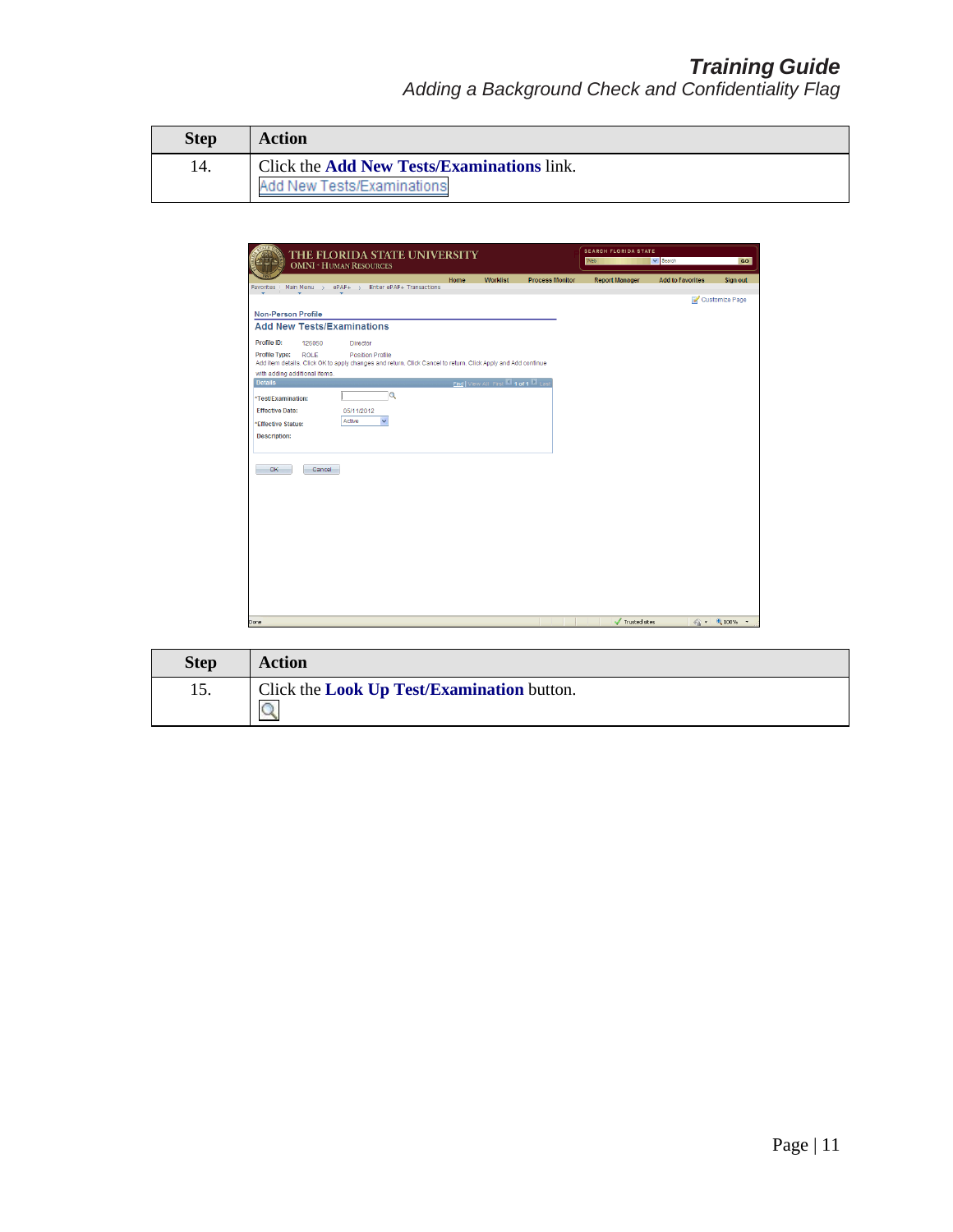| THE FLORIDA STATE UNIVERSITY<br><b>OMNI * HUMAN RESOURCES</b>                                                                                                                                                                                                                                                                                                                                                                                                                                                                                                                                                                                                                                                        | <b>SEARCH FLORIDA STATE</b><br>$\vee$ Search<br>Web | GO                                |
|----------------------------------------------------------------------------------------------------------------------------------------------------------------------------------------------------------------------------------------------------------------------------------------------------------------------------------------------------------------------------------------------------------------------------------------------------------------------------------------------------------------------------------------------------------------------------------------------------------------------------------------------------------------------------------------------------------------------|-----------------------------------------------------|-----------------------------------|
| <b>Worklist</b><br><b>Process Monitor</b><br>Home<br>$ePAF+$<br>Enter ePAF+ Transactions<br>Main Menu ><br>Favorites                                                                                                                                                                                                                                                                                                                                                                                                                                                                                                                                                                                                 | <b>Report Manager</b><br><b>Add to Favorites</b>    | Sign out                          |
| <b>Non-Person Profile</b><br><b>Add New Tests/Examinations</b><br>Profile ID:<br>126050<br><b>Director</b><br>Position Pr Look Up<br>Profile Type:<br><b>ROLE</b><br>Add item details. Click OK to apply changes a<br>with adding additional items.                                                                                                                                                                                                                                                                                                                                                                                                                                                                  | $\boxtimes$                                         | Customize Page                    |
| <b>Look Up Test/Examination</b><br><b>Details</b><br>*Test/Examination:<br><b>Effective Date:</b><br>05/11/2012<br><b>Content Type:</b><br><b>TST</b><br>Active<br>Content Item ID: begins with<br>*Effective Status:<br>begins with v<br><b>Description:</b><br><b>Description:</b><br>Look Up<br>Clear<br>Cancel Basic Lookup<br>OK-<br>Cancel<br><b>Search Results</b><br>View 100<br>First 4 1-6 of 6   Last<br><b>Content Item ID Description</b><br>TE01<br><b>Physical Examination</b><br><b>TE02</b><br>Background Check, FDLE Level 1<br><b>TE03</b><br>Background Check, FDLE Level 2<br>TE04<br>Vaccination - Tetanus<br>Vaccination - Hepatitis A<br>TE05<br><b>TE06</b><br>Tuberculosis Skin Test (PPD) |                                                     |                                   |
| Done                                                                                                                                                                                                                                                                                                                                                                                                                                                                                                                                                                                                                                                                                                                 | $\sqrt{ }$ Trusted sites                            | $\frac{1}{2}$ - $\frac{100\%}{2}$ |

| <b>Step</b> | <b>Action</b>                                                                                                                                                 |
|-------------|---------------------------------------------------------------------------------------------------------------------------------------------------------------|
| 16.         | Select the appropriate Background Level required for this position. For the purpose<br>of this example, click the TE02, Background Check, FDLE Level 1 link.  |
|             | Background Level $1 =$ State background check<br>Background Level $2 = National$ background check (Fingerprinting required)<br>Background Check, FDLE Level 1 |

| THE FLORIDA STATE UNIVERSITY<br><b>OMNI * HUMAN RESOURCES</b>                                                                                  |      |                                |                                    | <b>SEARCH FLORIDA STATE</b><br>Web | $\vee$ Search           | GO                                   |
|------------------------------------------------------------------------------------------------------------------------------------------------|------|--------------------------------|------------------------------------|------------------------------------|-------------------------|--------------------------------------|
|                                                                                                                                                | Home | <b>Worklist</b>                | <b>Process Monitor</b>             | <b>Report Manager</b>              | <b>Add to Favorites</b> | Sign out                             |
| $ePAF+$<br>Enter ePAF+ Transactions<br>Main Menu<br>Favorites<br>$\rightarrow$<br>$\rightarrow$                                                |      |                                |                                    |                                    |                         |                                      |
|                                                                                                                                                |      |                                |                                    |                                    |                         | Customize Page                       |
| <b>Non-Person Profile</b>                                                                                                                      |      |                                |                                    |                                    |                         |                                      |
| <b>Add New Tests/Examinations</b>                                                                                                              |      |                                |                                    |                                    |                         |                                      |
|                                                                                                                                                |      |                                |                                    |                                    |                         |                                      |
| Profile ID:<br>126050<br><b>Director</b>                                                                                                       |      |                                |                                    |                                    |                         |                                      |
| Profile Type:<br><b>ROLE</b><br><b>Position Profile</b>                                                                                        |      |                                |                                    |                                    |                         |                                      |
| Add item details. Click OK to apply changes and return. Click Cancel to return. Click Apply and Add continue                                   |      |                                |                                    |                                    |                         |                                      |
| with adding additional items.<br><b>Details</b>                                                                                                |      |                                | Find   View All First 1 of 1 2 Las |                                    |                         |                                      |
|                                                                                                                                                |      |                                |                                    |                                    |                         |                                      |
| TE <sub>02</sub><br>Q<br>*Test/Examination:                                                                                                    |      | Background Check, FDLE Level 1 |                                    |                                    |                         |                                      |
| <b>Effective Date:</b><br>05/11/2012                                                                                                           |      |                                |                                    |                                    |                         |                                      |
| $\ddotmark$<br>Active<br>*Effective Status:                                                                                                    |      |                                |                                    |                                    |                         |                                      |
| As defined by Chapter 435.03, Florida Statutes, Level 1 background check<br><b>Description:</b>                                                |      |                                |                                    |                                    |                         |                                      |
| shall include, but not be limited to, employment history checks and<br>statewide criminal correspondence checks through the Florida Department |      |                                |                                    |                                    |                         |                                      |
| of Law Enforcement, and may include local criminal records checks through                                                                      |      |                                |                                    |                                    |                         |                                      |
| local law enforcement agencies.                                                                                                                |      |                                |                                    |                                    |                         |                                      |
|                                                                                                                                                |      |                                |                                    |                                    |                         |                                      |
| OK<br>Cancel                                                                                                                                   |      |                                |                                    |                                    |                         |                                      |
|                                                                                                                                                |      |                                |                                    |                                    |                         |                                      |
|                                                                                                                                                |      |                                |                                    |                                    |                         |                                      |
|                                                                                                                                                |      |                                |                                    |                                    |                         |                                      |
|                                                                                                                                                |      |                                |                                    |                                    |                         |                                      |
|                                                                                                                                                |      |                                |                                    |                                    |                         |                                      |
|                                                                                                                                                |      |                                |                                    |                                    |                         |                                      |
|                                                                                                                                                |      |                                |                                    |                                    |                         |                                      |
|                                                                                                                                                |      |                                |                                    |                                    |                         |                                      |
|                                                                                                                                                |      |                                |                                    |                                    |                         |                                      |
|                                                                                                                                                |      |                                |                                    |                                    |                         |                                      |
|                                                                                                                                                |      |                                |                                    |                                    |                         |                                      |
|                                                                                                                                                |      |                                |                                    | Trusted sites                      |                         | $\sqrt{2}$ - $\frac{100\%}{100\%}$ - |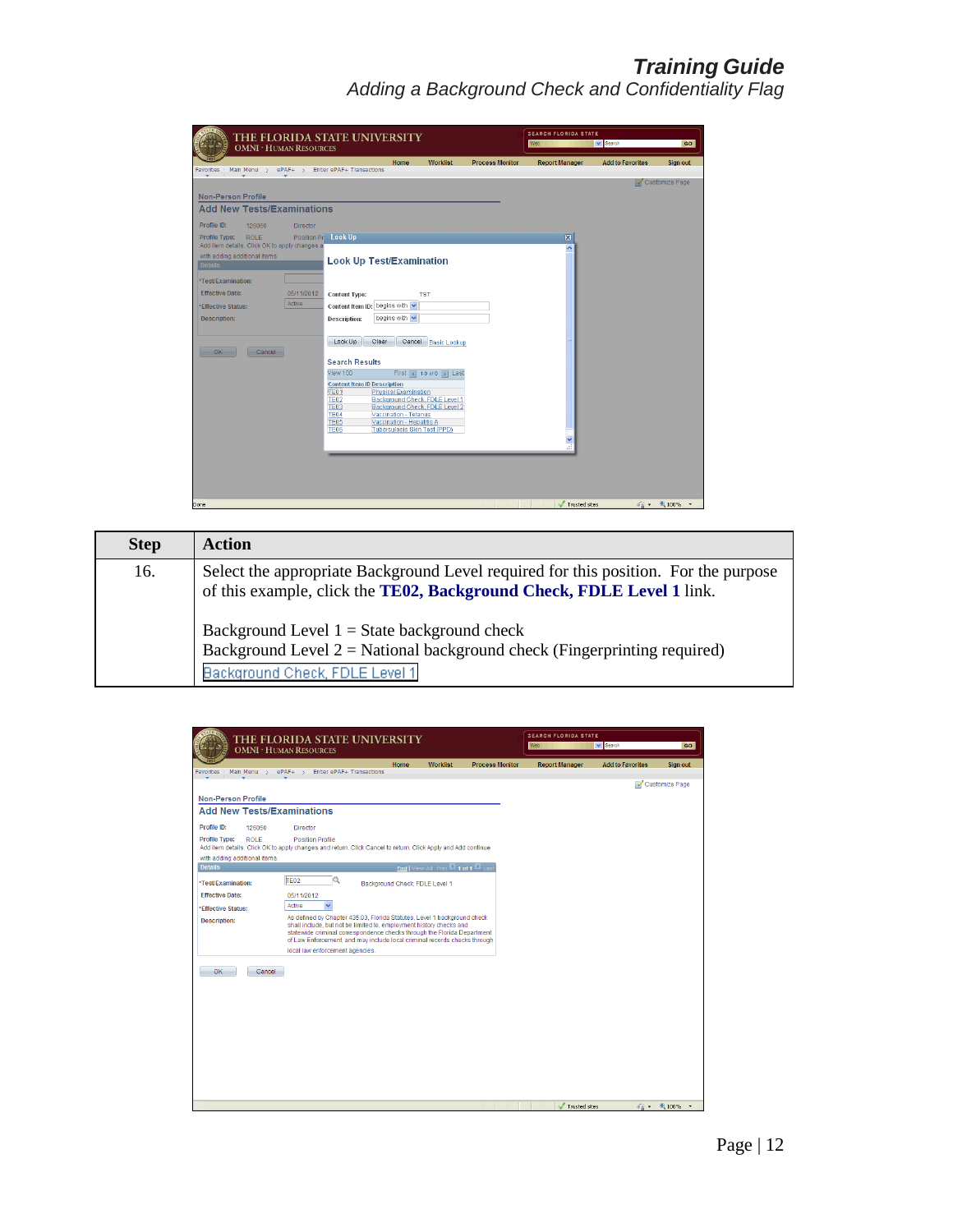| <b>Step</b> | <b>Action</b>                     |
|-------------|-----------------------------------|
| 17.         | Click the <b>OK</b> button.<br>ОK |

|                                                                          | <b>OMNI * HUMAN RESOURCES</b>     | THE FLORIDA STATE UNIVERSITY                                                                   |                                                             | <b>SEARCH FLORIDA STATE</b><br>Web | $\vee$ Search          | GO                    |                         |                 |
|--------------------------------------------------------------------------|-----------------------------------|------------------------------------------------------------------------------------------------|-------------------------------------------------------------|------------------------------------|------------------------|-----------------------|-------------------------|-----------------|
| Main Menu ><br>Favorites                                                 | $ePAF+$                           | Enter ePAF+ Transactions                                                                       | Home                                                        | <b>Worklist</b>                    | <b>Process Monitor</b> | <b>Report Manager</b> | <b>Add to Favorites</b> | <b>Sign out</b> |
|                                                                          |                                   |                                                                                                |                                                             |                                    |                        |                       |                         |                 |
| E Add New Degrees                                                        |                                   |                                                                                                |                                                             |                                    |                        |                       |                         |                 |
| ▽ Licenses & Certifications -                                            |                                   |                                                                                                |                                                             |                                    |                        |                       |                         |                 |
|                                                                          |                                   | There are currently no Licenses & Certifications for this profile. Please add one if required. |                                                             |                                    |                        |                       |                         |                 |
|                                                                          | Add New Licenses & Certifications |                                                                                                |                                                             |                                    |                        |                       |                         |                 |
| $\overline{\phantom{a}}$ Tests/Examinations                              |                                   |                                                                                                | Find   View All   M   H   First   1 of 1   Las              |                                    |                        |                       |                         |                 |
| <b>Test/Examination</b>                                                  |                                   | <b>Effective Date</b>                                                                          | <b>Effective Status</b>                                     |                                    |                        |                       |                         |                 |
| Background Check, FDLE Level 1                                           |                                   | 05/11/2012                                                                                     | Active                                                      |                                    | $\Box$                 |                       |                         |                 |
| Add New Tests/Examinations                                               |                                   |                                                                                                |                                                             |                                    |                        |                       |                         |                 |
| $\overline{\mathbf{v}}$ Memberships .                                    |                                   |                                                                                                |                                                             |                                    |                        |                       |                         |                 |
|                                                                          |                                   | There are currently no Memberships for this profile. Please add one if required.               |                                                             |                                    |                        |                       |                         |                 |
|                                                                          |                                   |                                                                                                |                                                             |                                    |                        |                       |                         |                 |
| E Add New Memberships                                                    |                                   |                                                                                                |                                                             |                                    |                        |                       |                         |                 |
| Language Skills -                                                        |                                   |                                                                                                |                                                             |                                    |                        |                       |                         |                 |
|                                                                          |                                   | There are currently no Language Skills for this profile. Please add one if reguired.           |                                                             |                                    |                        |                       |                         |                 |
|                                                                          |                                   |                                                                                                |                                                             |                                    |                        |                       |                         |                 |
|                                                                          |                                   |                                                                                                |                                                             |                                    |                        |                       |                         |                 |
|                                                                          |                                   |                                                                                                |                                                             |                                    |                        |                       |                         |                 |
| Add New Language Skills<br><b>Summary</b>                                | <b>Responsibilities</b>           | Competencies                                                                                   |                                                             | Qualifications                     |                        |                       |                         |                 |
|                                                                          |                                   |                                                                                                |                                                             |                                    |                        |                       |                         |                 |
|                                                                          |                                   |                                                                                                | Customize   Find   View All   M   H   First   1 of 1   Last |                                    |                        |                       |                         |                 |
| $\overline{\phantom{a}}$ Profile Identities -<br><b>Profile Identity</b> | <b>Effective Date</b>             | Key 1                                                                                          | <b>Description</b>                                          | Workflow                           |                        |                       |                         |                 |
| Option                                                                   |                                   |                                                                                                |                                                             | <b>Status</b>                      |                        |                       |                         |                 |
| Position Data                                                            | 08/25/2006                        | 00053509                                                                                       | Director                                                    | Approved                           | $\vert$ -              |                       |                         |                 |
| Save                                                                     |                                   |                                                                                                |                                                             |                                    |                        |                       |                         |                 |
|                                                                          |                                   |                                                                                                | Return to ePAF+                                             |                                    |                        |                       |                         |                 |
|                                                                          |                                   |                                                                                                |                                                             |                                    |                        |                       |                         |                 |
|                                                                          |                                   |                                                                                                |                                                             |                                    |                        |                       |                         | $\rightarrow$   |

| <b>Step</b> | <b>Action</b>                         |
|-------------|---------------------------------------|
| 18.         | Click the <b>Save</b> button.<br>Save |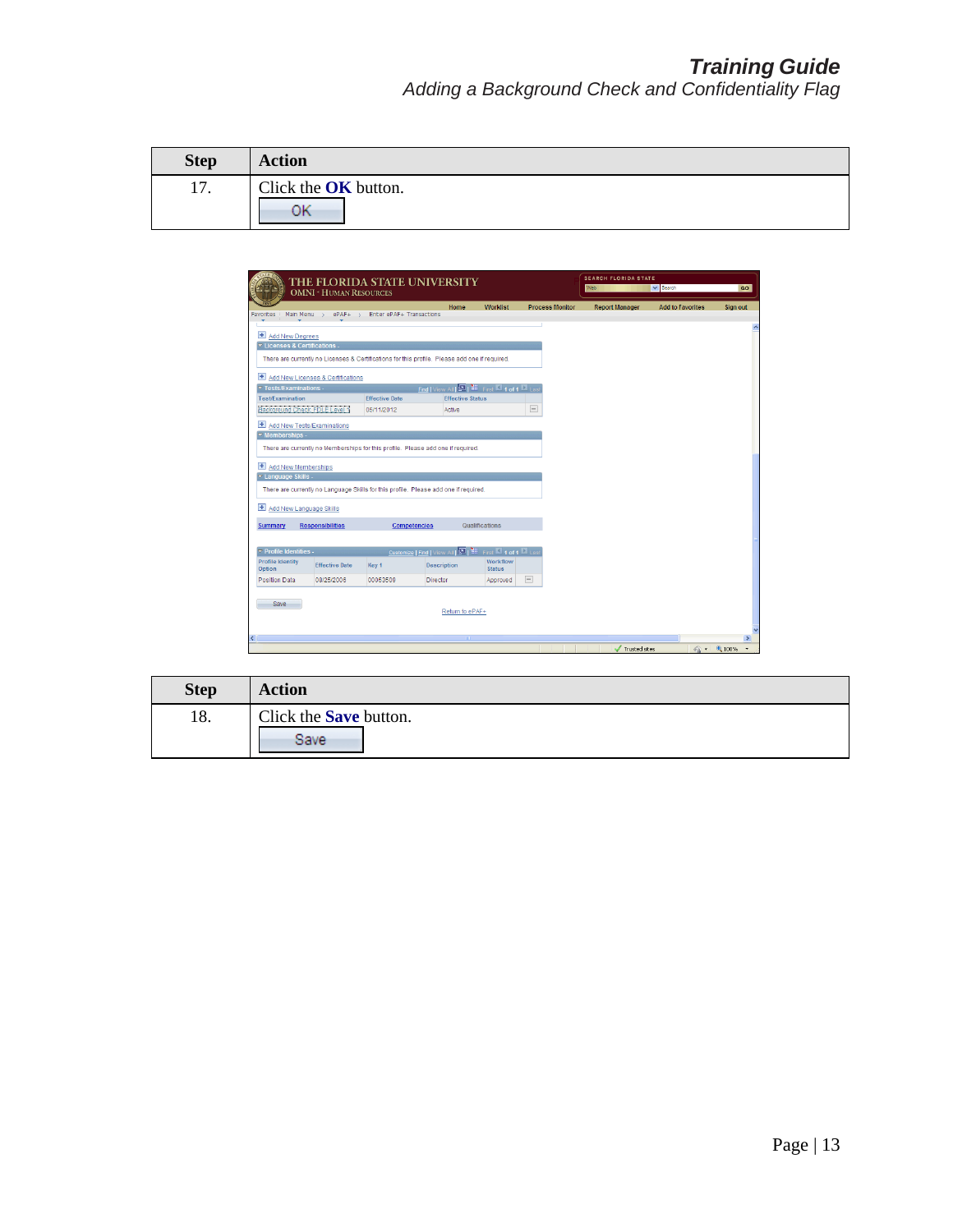| THE FLORIDA STATE UNIVERSITY<br><b>OMNI * HUMAN RESOURCES</b> |                         |                                     |                                                                                                |                     |          |                                               |                        | <b>SEARCH FLORIDA STATE</b><br>$\vee$ Search<br>Web |                       |                                         |                                      | GO              |   |
|---------------------------------------------------------------|-------------------------|-------------------------------------|------------------------------------------------------------------------------------------------|---------------------|----------|-----------------------------------------------|------------------------|-----------------------------------------------------|-----------------------|-----------------------------------------|--------------------------------------|-----------------|---|
|                                                               |                         |                                     | Enter ePAF+ Transactions                                                                       |                     | Home     | <b>Worklist</b>                               | <b>Process Monitor</b> |                                                     | <b>Report Manager</b> | <b>Add to Favorites</b>                 |                                      | <b>Sign out</b> |   |
| Favorites                                                     | Main Menu >             | $ePAF+$<br>$\rightarrow$            |                                                                                                |                     |          |                                               |                        |                                                     |                       |                                         | Custo                                |                 |   |
| <b>Non-person Profile</b>                                     |                         |                                     |                                                                                                |                     |          |                                               |                        |                                                     |                       |                                         | Saved                                |                 |   |
| Profile:                                                      | 126050                  |                                     |                                                                                                | Status:             |          | Active                                        |                        |                                                     |                       |                                         |                                      |                 |   |
| <b>Profile Type:</b>                                          | <b>ROLE</b>             |                                     | <b>Position Profile</b>                                                                        | <b>Status Date:</b> |          | 08/25/2006                                    |                        |                                                     |                       |                                         |                                      |                 |   |
| <b>Description:</b>                                           | Director                |                                     |                                                                                                |                     |          |                                               |                        |                                                     |                       |                                         |                                      |                 |   |
|                                                               |                         |                                     |                                                                                                |                     |          |                                               |                        |                                                     |                       |                                         |                                      |                 |   |
| Profile Usage:                                                |                         | End / Final / Job                   |                                                                                                |                     |          |                                               |                        |                                                     |                       |                                         |                                      |                 |   |
|                                                               |                         |                                     |                                                                                                |                     |          |                                               |                        |                                                     |                       |                                         |                                      |                 |   |
|                                                               |                         |                                     |                                                                                                |                     |          |                                               |                        |                                                     |                       |                                         |                                      |                 |   |
|                                                               |                         |                                     |                                                                                                |                     |          |                                               |                        |                                                     |                       |                                         |                                      |                 |   |
| $\frac{1}{2}$ item(s) saved                                   |                         |                                     |                                                                                                |                     |          |                                               |                        |                                                     |                       |                                         |                                      |                 |   |
| Summary                                                       | <b>Responsibilities</b> |                                     | Competencies                                                                                   |                     |          | Qualifications                                |                        |                                                     |                       |                                         |                                      |                 |   |
| Education/Experience -                                        |                         |                                     |                                                                                                |                     |          |                                               |                        |                                                     |                       | Find   View All   2   HI First 4 of 1 D |                                      |                 |   |
| <b>Education/Experience</b>                                   |                         | <b>Effective Date</b>               | <b>Education Level</b>                                                                         |                     | Years of | Experience<br><b>Experience Substitutable</b> | <b>Note</b>            |                                                     |                       |                                         |                                      |                 |   |
| Education/Experience                                          |                         | 08/25/2006                          | F-Masters Degree                                                                               |                     | 6        | $\boxed{\vee}$                                |                        |                                                     |                       |                                         |                                      |                 | F |
|                                                               |                         |                                     |                                                                                                |                     |          |                                               |                        |                                                     |                       |                                         |                                      |                 |   |
| Add New Education/Experience                                  |                         |                                     |                                                                                                |                     |          |                                               |                        |                                                     |                       |                                         |                                      |                 |   |
| Degrees -                                                     |                         |                                     |                                                                                                |                     |          |                                               |                        |                                                     |                       |                                         |                                      |                 |   |
|                                                               |                         |                                     | There are currently no Degrees for this profile. Please add one if required.                   |                     |          |                                               |                        |                                                     |                       |                                         |                                      |                 |   |
| + Add New Degrees                                             |                         |                                     |                                                                                                |                     |          |                                               |                        |                                                     |                       |                                         |                                      |                 |   |
| ▼ Licenses & Certifications -                                 |                         |                                     |                                                                                                |                     |          |                                               |                        |                                                     |                       |                                         |                                      |                 |   |
|                                                               |                         |                                     | There are currently no Licenses & Certifications for this profile. Please add one if required. |                     |          |                                               |                        |                                                     |                       |                                         |                                      |                 |   |
|                                                               |                         | + Add Maw Licancae & Cartificatione |                                                                                                |                     |          |                                               |                        |                                                     |                       |                                         |                                      |                 |   |
| ≺                                                             |                         |                                     |                                                                                                |                     |          |                                               |                        |                                                     |                       |                                         |                                      | $\vert$         |   |
| Done                                                          |                         |                                     |                                                                                                |                     |          |                                               |                        |                                                     | Trusted sites         |                                         | $\frac{1}{2}$ - $\frac{1}{2}$ 100% - |                 |   |

| <b>Step</b> | <b>Action</b>                                                                                                                                                                                                              |
|-------------|----------------------------------------------------------------------------------------------------------------------------------------------------------------------------------------------------------------------------|
| 19.         | Changes to a position profile will not appear on the profile until the $ePAF+$<br>transaction has been fully approved. To view or make changes to your updates,<br>click the <b>item(s)</b> saved link.<br>' item(s) saved |

|                                                 |                              | THE FLORIDA STATE UNIVERSITY<br><b>OMNI * HUMAN RESOURCES</b> |                                                 |                         |                 |                        | <b>SEARCH FLORIDA STATE</b><br>Web | $\vee$ Search           | GO             |
|-------------------------------------------------|------------------------------|---------------------------------------------------------------|-------------------------------------------------|-------------------------|-----------------|------------------------|------------------------------------|-------------------------|----------------|
|                                                 |                              |                                                               |                                                 | Home                    | <b>Worklist</b> | <b>Process Monitor</b> | <b>Report Manager</b>              | <b>Add to Favorites</b> | Sign out       |
| Favorites                                       | Main Menu $\rightarrow$      | ePAF+ > Enter ePAF+ Transactions                              |                                                 |                         |                 |                        |                                    |                         | Customize Page |
|                                                 |                              |                                                               |                                                 |                         |                 |                        |                                    |                         |                |
| <b>Non-person Profile</b><br><b>Saved Items</b> |                              |                                                               |                                                 |                         |                 |                        |                                    |                         |                |
|                                                 |                              |                                                               |                                                 |                         |                 |                        |                                    |                         |                |
|                                                 |                              |                                                               |                                                 |                         |                 |                        |                                    |                         |                |
|                                                 |                              | This page shows a summary of the saved items on your profile. |                                                 |                         |                 |                        |                                    |                         |                |
| Profile Type:                                   | <b>Position Profile</b>      |                                                               |                                                 |                         |                 |                        |                                    |                         |                |
|                                                 | Changed Tests/Examinations - |                                                               | Find   View All   M   H   First   1 of 1   Last |                         |                 |                        |                                    |                         |                |
| Disposition ID                                  |                              | <b>Test/Examination</b><br>Background Check,                  | *Effective Date                                 | <b>Effective Status</b> |                 |                        |                                    |                         |                |
| Add                                             | <b>TE02</b>                  | <b>FDLE Level 1</b>                                           | [05/11/2012   国                                 | Active                  | $\checkmark$    | û                      |                                    |                         |                |
|                                                 |                              |                                                               |                                                 |                         |                 |                        |                                    |                         |                |
|                                                 |                              |                                                               |                                                 |                         |                 |                        |                                    |                         |                |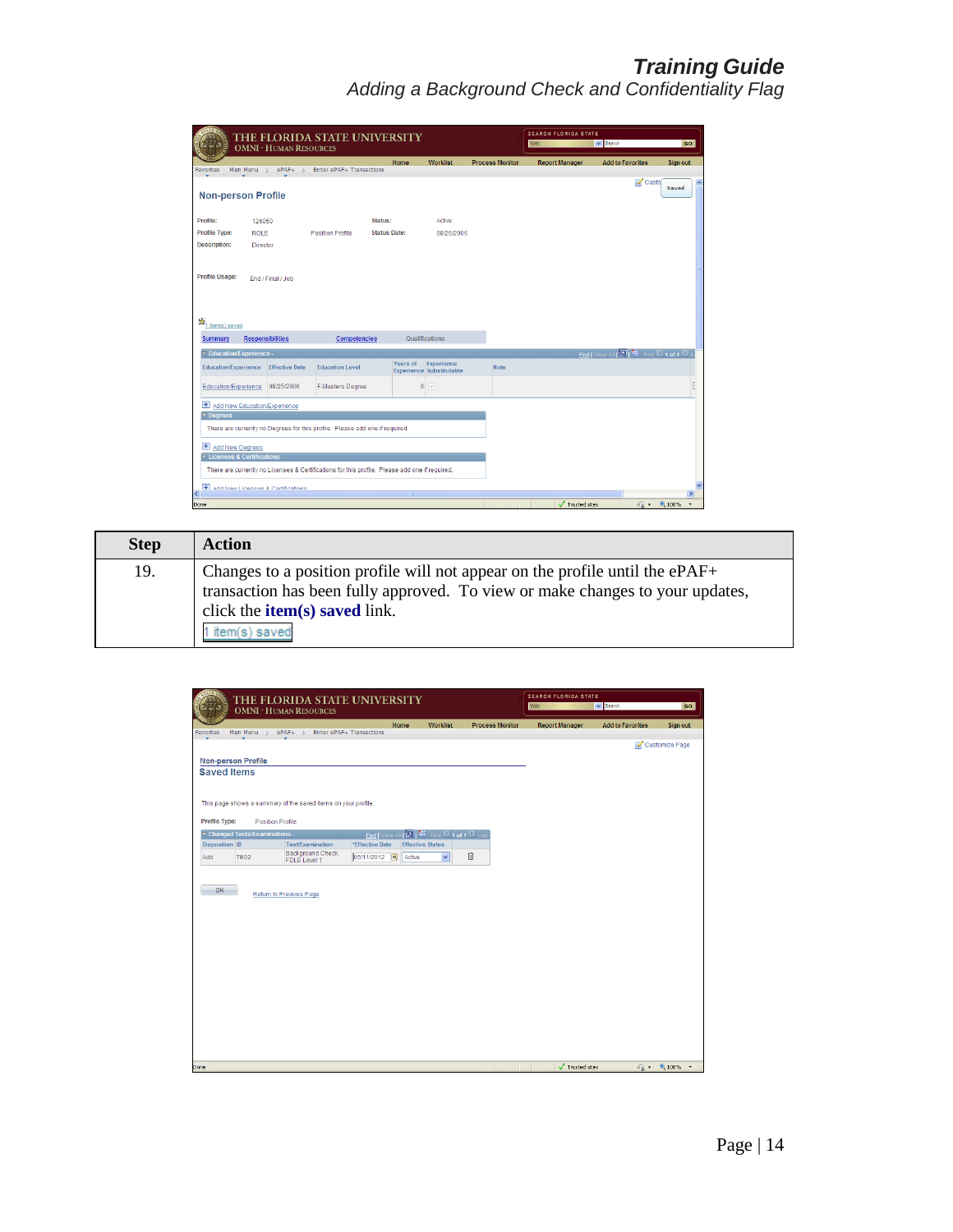| <b>Step</b> | Action                                                                                                                                             |
|-------------|----------------------------------------------------------------------------------------------------------------------------------------------------|
| 20.         | For the purpose of this example, you have one saved item. Click the OK button<br>once you have finished reviewing/revising your saved items.<br>ЭK |

|                                                                                                | THE FLORIDA STATE UNIVERSITY<br><b>OMNI * HUMAN RESOURCES</b>                           |                     |                                                             |                           |                        | <b>SEARCH FLORIDA STATE</b><br>Web | $\vee$ Search           | GO            |  |  |
|------------------------------------------------------------------------------------------------|-----------------------------------------------------------------------------------------|---------------------|-------------------------------------------------------------|---------------------------|------------------------|------------------------------------|-------------------------|---------------|--|--|
|                                                                                                |                                                                                         |                     | Home                                                        | <b>Worklist</b>           | <b>Process Monitor</b> | <b>Report Manager</b>              | <b>Add to Favorites</b> | Sign out      |  |  |
| Favorites                                                                                      | Main Menu > ePAF+ > Enter ePAF+ Transactions                                            |                     |                                                             |                           |                        |                                    |                         |               |  |  |
|                                                                                                | There are currently no Degrees for this prome. Prease add one in required.              |                     |                                                             |                           |                        |                                    |                         |               |  |  |
| Add New Degrees                                                                                |                                                                                         |                     |                                                             |                           |                        |                                    |                         |               |  |  |
|                                                                                                | ▼ Licenses & Certifications -                                                           |                     |                                                             |                           |                        |                                    |                         |               |  |  |
| There are currently no Licenses & Certifications for this profile. Please add one if required. |                                                                                         |                     |                                                             |                           |                        |                                    |                         |               |  |  |
|                                                                                                | Add New Licenses & Certifications                                                       |                     |                                                             |                           |                        |                                    |                         |               |  |  |
| Tests/Examinations -                                                                           |                                                                                         |                     |                                                             |                           |                        |                                    |                         |               |  |  |
|                                                                                                | There are currently no Tests/Examinations for this profile. Please add one if required. |                     |                                                             |                           |                        |                                    |                         |               |  |  |
|                                                                                                | Add New Tests/Examinations                                                              |                     |                                                             |                           |                        |                                    |                         |               |  |  |
| $\overline{\mathbf{v}}$ Memberships -                                                          |                                                                                         |                     |                                                             |                           |                        |                                    |                         |               |  |  |
|                                                                                                | There are currently no Memberships for this profile. Please add one if required.        |                     |                                                             |                           |                        |                                    |                         |               |  |  |
| H Add New Memberships                                                                          |                                                                                         |                     |                                                             |                           |                        |                                    |                         |               |  |  |
| ▽ Language Skills -                                                                            |                                                                                         |                     |                                                             |                           |                        |                                    |                         |               |  |  |
|                                                                                                | There are currently no Language Skills for this profile. Please add one if required.    |                     |                                                             |                           |                        |                                    |                         |               |  |  |
|                                                                                                |                                                                                         |                     |                                                             |                           |                        |                                    |                         |               |  |  |
|                                                                                                | + Add New Language Skills                                                               |                     |                                                             |                           |                        |                                    |                         |               |  |  |
|                                                                                                |                                                                                         |                     |                                                             | Qualifications            |                        |                                    |                         |               |  |  |
| <b>Summary</b>                                                                                 | <b>Responsibilities</b>                                                                 | <b>Competencies</b> |                                                             |                           |                        |                                    |                         |               |  |  |
|                                                                                                |                                                                                         |                     |                                                             |                           |                        |                                    |                         |               |  |  |
| ▼ Profile Identities -                                                                         |                                                                                         |                     | Customize   Find   View All   4   H   First   1 of 1   Last |                           |                        |                                    |                         |               |  |  |
| <b>Profile Identity</b><br>Option                                                              | <b>Effective Date</b>                                                                   | Key 1               | <b>Description</b>                                          | Workflow<br><b>Status</b> |                        |                                    |                         |               |  |  |
| <b>Position Data</b>                                                                           | 08/25/2006                                                                              | 00053509            | <b>Director</b>                                             | Approved                  | $\qquad \qquad -$      |                                    |                         |               |  |  |
|                                                                                                |                                                                                         |                     |                                                             |                           |                        |                                    |                         |               |  |  |
| Save                                                                                           |                                                                                         |                     | Return to ePAF+                                             |                           |                        |                                    |                         |               |  |  |
|                                                                                                |                                                                                         |                     |                                                             |                           |                        |                                    |                         |               |  |  |
| €                                                                                              |                                                                                         |                     | <b>III</b>                                                  |                           |                        |                                    |                         | $\rightarrow$ |  |  |
| Done                                                                                           |                                                                                         |                     |                                                             |                           |                        | Trusted sites                      |                         | ● ● 电100%     |  |  |
|                                                                                                |                                                                                         |                     |                                                             |                           |                        |                                    |                         |               |  |  |

| <b>Step</b> | Action                                                          |
|-------------|-----------------------------------------------------------------|
| 21.         | Click the <b>Return to <math>ePAF+</math></b> link.<br>to ePAF+ |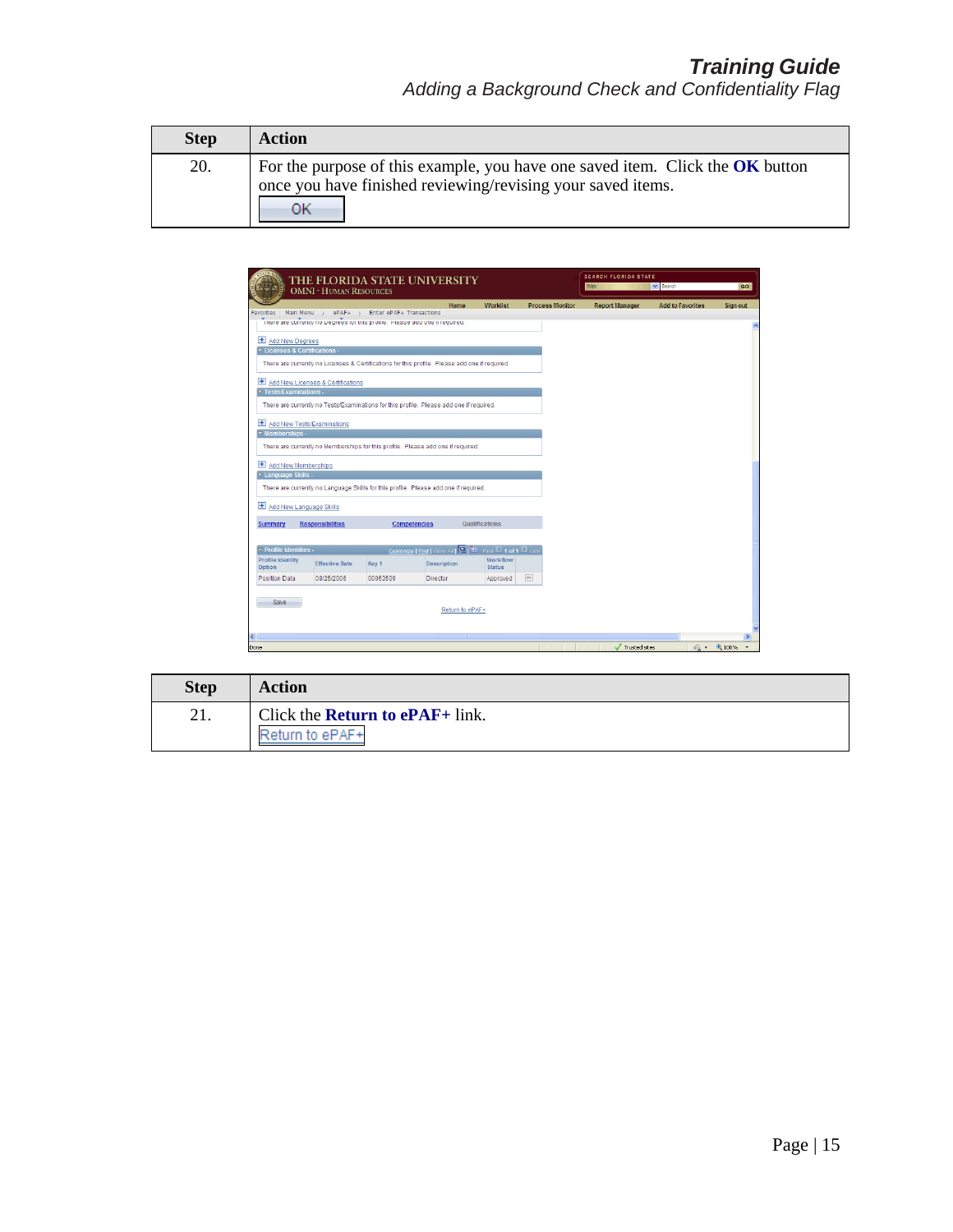|                                         | THE FLORIDA STATE UNIVERSITY<br><b>OMNI * HUMAN RESOURCES</b> |       |                                |                        | Web                                         | <b>SEARCH FLORIDA STATE</b> | $\vee$ Search           | GO       |
|-----------------------------------------|---------------------------------------------------------------|-------|--------------------------------|------------------------|---------------------------------------------|-----------------------------|-------------------------|----------|
|                                         |                                                               | Home  | <b>Worklist</b>                | <b>Process Monitor</b> |                                             | <b>Report Manager</b>       | <b>Add to Favorites</b> | Sign out |
| Main Menu ><br>Favorites                | Enter ePAF+ Transactions<br>$ePAF+$<br>$\sim$                 |       |                                |                        |                                             |                             |                         |          |
| <b>Begin Date</b><br>07/01/2011         | <b>End Date</b><br>01/01/9999                                 |       |                                |                        | <b>Total Period Amount</b><br>124045.468000 | $\bullet$                   |                         |          |
| <b>Current Funding</b>                  |                                                               |       |                                |                        |                                             |                             |                         |          |
| <b>Account Code</b>                     | <b>Description</b>                                            | Dist% |                                |                        | <b>Period Amount</b>                        |                             |                         |          |
| 065000110S                              | Of_Fin_Aid GEN_REV SAL                                        |       | 100.000                        |                        | 124045.468000                               |                             |                         |          |
| Allow Gaps in Funding Dates             | <b>Copy Budget Forward</b>                                    |       | <b>Department Budget Table</b> |                        |                                             |                             |                         |          |
| Proposed Account / Distribution %       |                                                               |       |                                |                        |                                             |                             |                         |          |
| <b>Begin Date</b>                       | <b>End Date</b>                                               |       | <b>Total Dist %</b>            |                        | <b>Total Period Amount</b>                  |                             | Ξ                       |          |
| 05/11/2012                              | F                                                             |       | 0.000                          |                        |                                             |                             |                         |          |
| <b>Proposed Funding</b>                 |                                                               |       |                                |                        |                                             |                             |                         |          |
| <b>Account Code</b>                     | <b>Description</b>                                            |       |                                | Dist %                 | <b>Period Amt</b>                           |                             |                         |          |
|                                         | $\alpha$                                                      |       |                                |                        |                                             | $\mathbf{F}$<br>$\Box$      |                         |          |
|                                         |                                                               |       |                                |                        |                                             |                             |                         |          |
| <b>Originator's Information</b>         |                                                               |       |                                |                        |                                             |                             |                         |          |
| Name<br>Jenna Allen                     |                                                               |       | Telephone 850/644-4286         |                        | Q                                           |                             |                         |          |
| Email ID ps_invalid_email@admin.fsu.edu |                                                               |       |                                |                        |                                             |                             |                         |          |
| <b>Additional Approver (Required)</b>   |                                                               |       |                                |                        |                                             |                             |                         |          |
| *VP Approver                            |                                                               | Q     |                                |                        |                                             |                             |                         |          |
| <b>Pre-Manager Approver (Optional)</b>  |                                                               |       |                                |                        |                                             |                             |                         |          |
|                                         |                                                               |       |                                |                        |                                             |                             |                         |          |
| <b>Pre-Manager Approver</b>             |                                                               | Q     |                                |                        |                                             |                             |                         |          |
| *Originator                             |                                                               |       |                                |                        |                                             | ⊣જ                          |                         |          |
| <b>Comments</b>                         |                                                               |       |                                |                        |                                             |                             |                         |          |
|                                         |                                                               |       |                                |                        |                                             |                             |                         |          |
|                                         |                                                               |       |                                |                        |                                             |                             |                         |          |

| <b>Step</b> | Action                                                                                                                       |
|-------------|------------------------------------------------------------------------------------------------------------------------------|
| 22.         | Enter the appropriate VP Approver into the VP Approver field. For the purpose of<br>this example, enter " <b>TFULCHER</b> ". |

| <b>OMNI * HUMAN RESOURCES</b>                                  |                            | THE FLORIDA STATE UNIVERSITY |      |                                            |                        | <b>SEARCH FLORIDA STATE</b><br>Web                          | $\vee$ Search           | GO                                   |
|----------------------------------------------------------------|----------------------------|------------------------------|------|--------------------------------------------|------------------------|-------------------------------------------------------------|-------------------------|--------------------------------------|
| Main Menu ><br>Favorites                                       | $ePAF+$ >                  | Enter ePAF+ Transactions     | Home | <b>Worklist</b>                            | <b>Process Monitor</b> | <b>Report Manager</b>                                       | <b>Add to Favorites</b> | Sign out                             |
| 05/11/2012<br><b>Proposed Funding</b><br><b>Account Code</b>   | $\alpha$                   | [bij<br><b>Description</b>   |      | 0.000                                      | Dist%                  | <b>Period Amt</b><br>$\left  \frac{1}{2} \right $<br>$\Box$ |                         | $\lambda$                            |
| <b>Originator's Information</b>                                |                            |                              |      |                                            |                        |                                                             |                         |                                      |
| Jenna Allen<br>Name<br>Email ID ps_invalid_email@admin.fsu.edu |                            |                              |      | Telephone 850/644-4286                     |                        | Q                                                           |                         |                                      |
| <b>Additional Approver (Required)</b>                          |                            |                              |      |                                            |                        |                                                             |                         |                                      |
| *VP Approver                                                   | <b>TFULCHER</b>            |                              | Q    | <b>Terry Fulcher</b>                       |                        |                                                             |                         |                                      |
| <b>Pre-Manager Approver (Optional)</b>                         |                            |                              |      |                                            |                        |                                                             |                         |                                      |
| <b>Pre-Manager Approver</b>                                    |                            |                              | Q    |                                            |                        |                                                             |                         |                                      |
| *Originator<br><b>Comments</b>                                 |                            |                              |      |                                            |                        | 一                                                           |                         |                                      |
| Submit                                                         | Save as Draft              | Cancel Draft                 |      | Return to Transaction Search / Action Page |                        |                                                             |                         |                                      |
|                                                                | <b>Approval Signatures</b> |                              |      |                                            |                        |                                                             |                         |                                      |
|                                                                |                            |                              |      |                                            |                        |                                                             |                         |                                      |
| Done                                                           |                            |                              |      |                                            |                        | Trusted sites                                               |                         | $\sqrt{2}$ - $\frac{100\%}{100\%}$ - |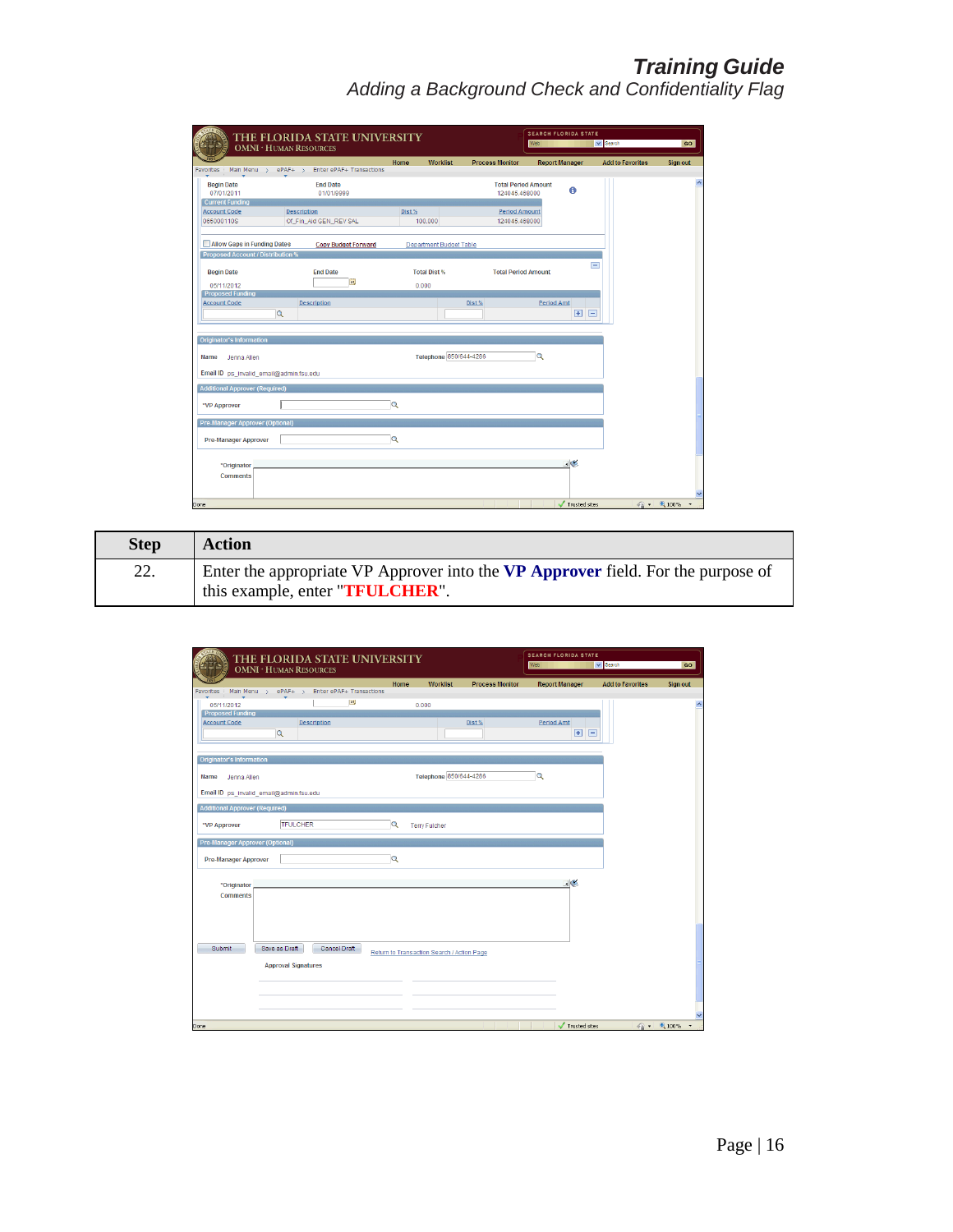| <b>Step</b> | <b>Action</b>                                                                                                                                                                                                                                                                           |
|-------------|-----------------------------------------------------------------------------------------------------------------------------------------------------------------------------------------------------------------------------------------------------------------------------------------|
| 23.         | Comments are required by the originator. Any information an approver may need to<br>know prior to approving the ePAF+ should be entered into the Comments field.<br>For the purpose of this example, enter "Updating position to add confidentiality<br>and level 1 background check.". |

|                                       | <b>OMNI * HUMAN RESOURCES</b>           | THE FLORIDA STATE UNIVERSITY                                           |          |                                            |                        | <b>SEARCH FLORIDA STATE</b><br>Web | $\vee$ Search           | GO                                   |
|---------------------------------------|-----------------------------------------|------------------------------------------------------------------------|----------|--------------------------------------------|------------------------|------------------------------------|-------------------------|--------------------------------------|
| Main Menu ><br>Favorites              | $ePAF+$                                 | Enter ePAF+ Transactions                                               | Home     | <b>Worklist</b>                            | <b>Process Monitor</b> | <b>Report Manager</b>              | <b>Add to Favorites</b> | Sign out                             |
|                                       |                                         | 凹                                                                      |          |                                            |                        |                                    |                         |                                      |
| 05/11/2012<br><b>Proposed Funding</b> |                                         |                                                                        |          | 0.000                                      |                        |                                    |                         |                                      |
| <b>Account Code</b>                   |                                         | <b>Description</b>                                                     |          |                                            | Dist %                 | <b>Period Amt</b>                  |                         |                                      |
|                                       | $\alpha$                                |                                                                        |          |                                            |                        | $+$<br>$\Box$                      |                         |                                      |
|                                       |                                         |                                                                        |          |                                            |                        |                                    |                         |                                      |
| <b>Originator's Information</b>       |                                         |                                                                        |          |                                            |                        |                                    |                         |                                      |
|                                       |                                         |                                                                        |          | Telephone 850/644-4286                     |                        | Q                                  |                         |                                      |
| Jenna Allen<br>Name                   |                                         |                                                                        |          |                                            |                        |                                    |                         |                                      |
|                                       | Email ID ps_invalid_email@admin.fsu.edu |                                                                        |          |                                            |                        |                                    |                         |                                      |
| <b>Additional Approver (Required)</b> |                                         |                                                                        |          |                                            |                        |                                    |                         |                                      |
|                                       |                                         |                                                                        |          |                                            |                        |                                    |                         |                                      |
| *VP Approver                          | <b>TFULCHER</b>                         |                                                                        | $\alpha$ | <b>Terry Fulcher</b>                       |                        |                                    |                         |                                      |
| Pre-Manager Approver (Optional)       |                                         |                                                                        |          |                                            |                        |                                    |                         |                                      |
| <b>Pre-Manager Approver</b>           |                                         |                                                                        | Q        |                                            |                        |                                    |                         |                                      |
|                                       |                                         |                                                                        |          |                                            |                        |                                    |                         |                                      |
| *Originator                           |                                         |                                                                        |          |                                            |                        | 山区                                 |                         |                                      |
| <b>Comments</b>                       |                                         |                                                                        |          |                                            |                        |                                    |                         |                                      |
|                                       |                                         | Updating position to add confidentiality and level 1 background check. |          |                                            |                        |                                    |                         |                                      |
|                                       |                                         |                                                                        |          |                                            |                        |                                    |                         |                                      |
|                                       |                                         |                                                                        |          |                                            |                        |                                    |                         |                                      |
|                                       |                                         |                                                                        |          |                                            |                        |                                    |                         |                                      |
| <b>Submit</b>                         | Save as Draft                           | Cancel Draft                                                           |          | Return to Transaction Search / Action Page |                        |                                    |                         |                                      |
|                                       |                                         |                                                                        |          |                                            |                        |                                    |                         |                                      |
|                                       | <b>Approval Signatures</b>              |                                                                        |          |                                            |                        |                                    |                         |                                      |
|                                       |                                         |                                                                        |          |                                            |                        |                                    |                         |                                      |
|                                       |                                         |                                                                        |          |                                            |                        |                                    |                         |                                      |
|                                       |                                         |                                                                        |          |                                            |                        |                                    |                         |                                      |
|                                       |                                         |                                                                        |          |                                            |                        |                                    |                         |                                      |
|                                       |                                         |                                                                        |          |                                            |                        | Trusted sites                      |                         | $\frac{1}{2}$ - $\frac{1}{2}$ 100% - |

| <b>Step</b> | <b>Action</b>                                                                                                                                                                                                   |
|-------------|-----------------------------------------------------------------------------------------------------------------------------------------------------------------------------------------------------------------|
| 24.         | If you would like to save the transaction as a draft to submit later, click the Save as<br>Draft button, otherwise, click Submit. For the purpose of this example, click<br>the <b>Submit</b> button.<br>Submit |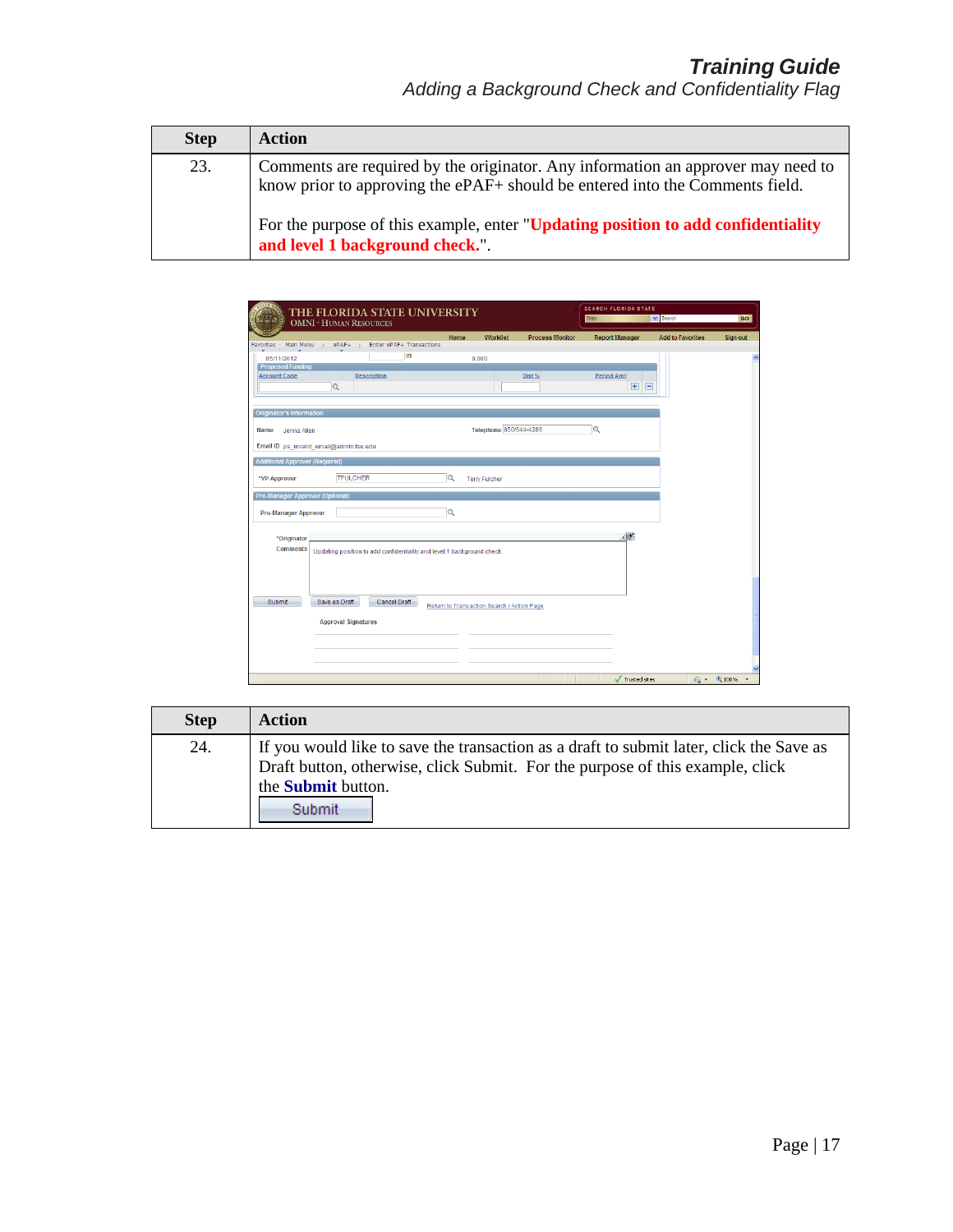| THE FLORIDA STATE UNIVERSITY<br><b>OMNI * HUMAN RESOURCES</b>                                                                                                                                                                            |                                              |                      |                                                                 | <b>SEARCH FLORIDA STATE</b><br>Web         | $\vee$ Search                                                   | GO                     |
|------------------------------------------------------------------------------------------------------------------------------------------------------------------------------------------------------------------------------------------|----------------------------------------------|----------------------|-----------------------------------------------------------------|--------------------------------------------|-----------------------------------------------------------------|------------------------|
| ePAF+ > Enter ePAF+ Transactions<br>Main Menu $\rightarrow$<br>Favorites                                                                                                                                                                 | Home                                         | <b>Worklist</b>      | <b>Process Monitor</b>                                          | <b>Report Manager</b>                      | <b>Add to Favorites</b>                                         | <b>Sign out</b>        |
| <b>Additional Approver (Required)</b>                                                                                                                                                                                                    |                                              |                      |                                                                 |                                            |                                                                 |                        |
|                                                                                                                                                                                                                                          |                                              |                      |                                                                 |                                            |                                                                 |                        |
| <b>VP Approver</b><br><b>TFULCHER</b>                                                                                                                                                                                                    |                                              | <b>Terry Fulcher</b> |                                                                 |                                            |                                                                 |                        |
| <b>Pre-Manager Approver (Optional)</b>                                                                                                                                                                                                   |                                              |                      |                                                                 |                                            |                                                                 |                        |
| Pre-Manager Approver                                                                                                                                                                                                                     |                                              |                      |                                                                 |                                            |                                                                 |                        |
| ePAF+ Transaction Approvals                                                                                                                                                                                                              |                                              |                      |                                                                 |                                            |                                                                 |                        |
| FSU ePAF+ Approval                                                                                                                                                                                                                       |                                              |                      |                                                                 |                                            |                                                                 |                        |
| $\triangledown$ EMPLID=000002859, EMPL_RCD=0, POSITION_NBR=00053509, ACTION_DT_SS=2012-05-11, EFFSEQ=0:Pending<br><b>FSU ePAF+ Approval</b><br><b>Not Routed</b><br>Pendina<br>Multiple Approvers<br>⊣∓⊦<br>ePAF+ Comp/Class Staff Admin | MARSHALL, DARRYL<br>ePAF+ Department Manager | -99                  | <b>Not Routed</b><br><b>FULCHER, TERRY</b><br>ePAF+ VP Approver | <b>Not Routed</b><br>-9                    | <b>Multiple Approvers</b><br>一田<br>ePAF+ Comp/Class Staff Admin | Œ                      |
| <b>Comments</b><br>JMA04E at 5/7/2012 - 3:12 PM                                                                                                                                                                                          |                                              |                      |                                                                 |                                            |                                                                 |                        |
| Updating position to add confidentiality and level 1 background check.                                                                                                                                                                   |                                              |                      |                                                                 |                                            |                                                                 |                        |
| Approve                                                                                                                                                                                                                                  | Pushback                                     |                      | Denv                                                            |                                            |                                                                 |                        |
| Saved-<br>Save as Draft<br><b>Approval Signatures</b><br>∢<br>m                                                                                                                                                                          |                                              |                      |                                                                 | Return to Transaction Search / Action Page |                                                                 | $\rightarrow$          |
| Done                                                                                                                                                                                                                                     |                                              |                      |                                                                 | Trusted sites                              |                                                                 | $\frac{1}{2}$ - 4,100% |

| <b>Step</b> | <b>Action</b>                                                                      |
|-------------|------------------------------------------------------------------------------------|
| 25.         | Review Approval Routing here. To insert an approver, select the "+" at the desired |
|             | step. The inserted approver must have appropriate approval authority.              |

| THE FLORIDA STATE UNIVERSITY<br><b>OMNI * HUMAN RESOURCES</b>                                                                                                                                                                                          |                                                     |                      |                                                                 | <b>SEARCH FLORIDA STATE</b><br>Web                    | $\vee$ Search                | GO                         |
|--------------------------------------------------------------------------------------------------------------------------------------------------------------------------------------------------------------------------------------------------------|-----------------------------------------------------|----------------------|-----------------------------------------------------------------|-------------------------------------------------------|------------------------------|----------------------------|
| Main Menu<br>$ePAF+$<br>Enter ePAF+ Transactions<br>Favorites<br>$\rightarrow$<br>$\rightarrow$                                                                                                                                                        | Home                                                | <b>Worklist</b>      | <b>Process Monitor</b>                                          | <b>Report Manager</b>                                 | <b>Add to Favorites</b>      | <b>Sign out</b>            |
| <b>Additional Approver (Required)</b>                                                                                                                                                                                                                  |                                                     |                      |                                                                 |                                                       |                              |                            |
| <b>VP Approver</b><br><b>TFULCHER</b>                                                                                                                                                                                                                  |                                                     | <b>Terry Fulcher</b> |                                                                 |                                                       |                              |                            |
| Pre-Manager Approver (Optional)                                                                                                                                                                                                                        |                                                     |                      |                                                                 |                                                       |                              |                            |
| <b>Pre-Manager Approver</b>                                                                                                                                                                                                                            |                                                     |                      |                                                                 |                                                       |                              |                            |
| ePAF+Transaction Approvals                                                                                                                                                                                                                             |                                                     |                      |                                                                 |                                                       |                              |                            |
| FSU ePAF+ Approval                                                                                                                                                                                                                                     |                                                     |                      |                                                                 |                                                       |                              |                            |
| $\triangledown$ EMPLID=000002859, EMPL_RCD=0, POSITION_NBR=00053509, ACTION_DT_SS=2012-05-11, EFFSEQ=0: <code>Pending</code><br><b>FSU ePAF+ Approval</b><br><b>Not Routed</b><br>Pending<br>Multiple Approvers<br>-99<br>ePAF+ Comp/Class Staff Admin | <b>MARSHALL, DARRYL</b><br>ePAF+ Department Manager | -9                   | <b>Not Routed</b><br><b>FULCHER, TERRY</b><br>ePAF+ VP Approver | <b>Not Routed</b><br><b>Multiple Approvers</b><br>-⊞- | ePAF+ Comp/Class Staff Admin | Œ<br>ᆌ                     |
| <b>Comments</b><br>JMA04E at 5/7/2012 - 3:12 PM                                                                                                                                                                                                        |                                                     |                      |                                                                 |                                                       |                              |                            |
| Updating position to add confidentiality and level 1 background check.                                                                                                                                                                                 |                                                     |                      |                                                                 |                                                       |                              |                            |
| Approve                                                                                                                                                                                                                                                | Pushback                                            |                      | Deny                                                            |                                                       |                              |                            |
| Saved-<br>Save as Draft                                                                                                                                                                                                                                |                                                     |                      |                                                                 | Return to Transaction Search / Action Page            |                              |                            |
| <b>Approval Signatures</b>                                                                                                                                                                                                                             |                                                     |                      |                                                                 |                                                       |                              |                            |
| ∢<br>TIL.                                                                                                                                                                                                                                              |                                                     |                      |                                                                 |                                                       |                              | ٠                          |
| Done                                                                                                                                                                                                                                                   |                                                     |                      |                                                                 | Trusted sites                                         |                              | $\sqrt{2}$ $\sqrt{2}$ 100% |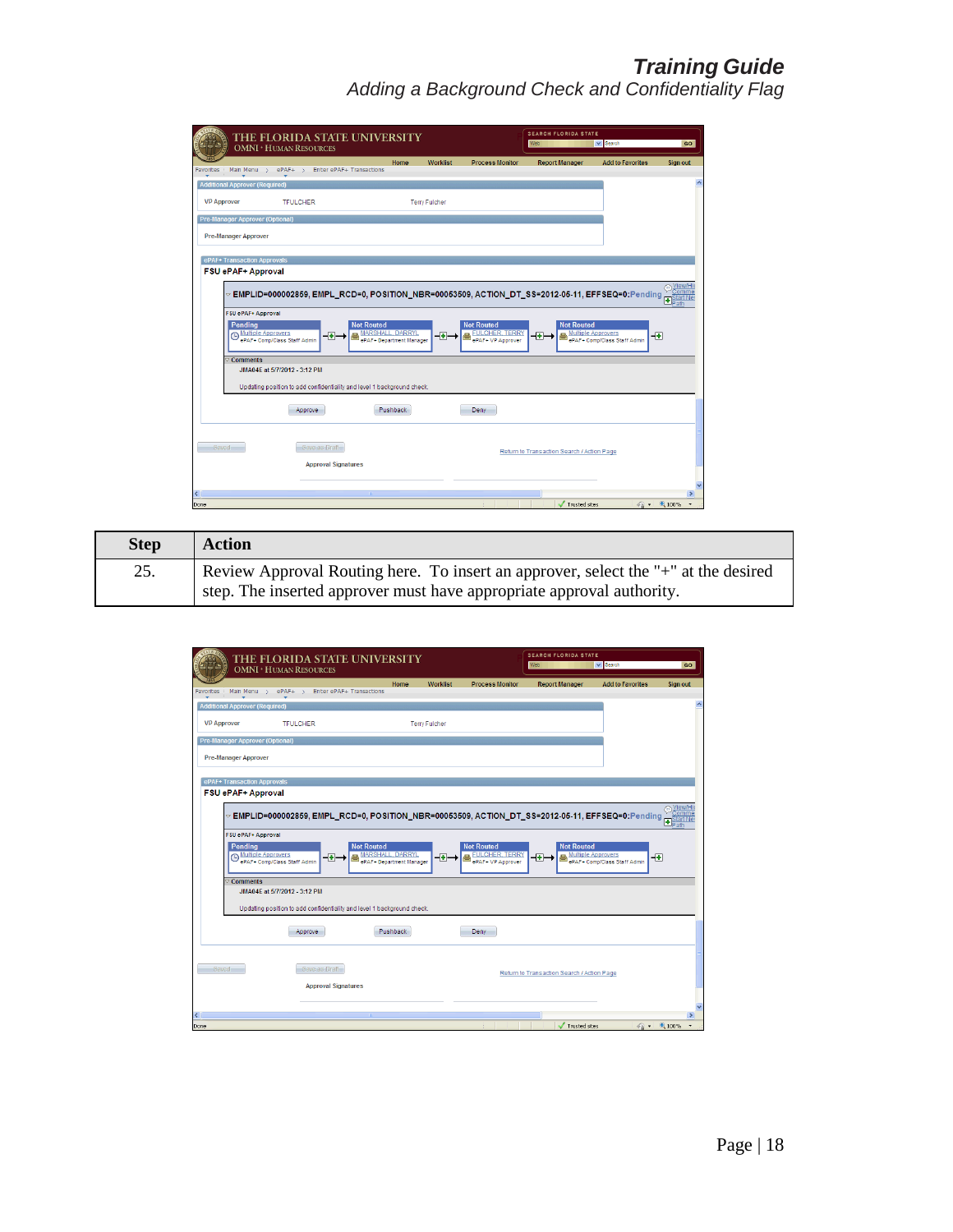| <b>Step</b> | <b>Action</b>                                              |
|-------------|------------------------------------------------------------|
| 26.         | Click the Return to Transaction Search / Action Page link. |
|             | Return to Transaction Search / Action Page                 |

|                             |      |          |                        | Welcome to FSU!       |                              |               |  |
|-----------------------------|------|----------|------------------------|-----------------------|------------------------------|---------------|--|
| <b>OMNI Human Resources</b> | Home | Worklist | <b>Process Monitor</b> | <b>Report Manager</b> | <b>Add to Favorites</b>      | Sign out      |  |
| Favorites   Main Menu       |      |          |                        |                       | Personalize Content   Layout | $①$ Help      |  |
|                             |      |          |                        |                       |                              |               |  |
|                             |      |          |                        |                       |                              |               |  |
|                             |      |          |                        |                       |                              |               |  |
|                             |      |          |                        |                       |                              |               |  |
|                             |      |          |                        |                       |                              |               |  |
|                             |      |          |                        |                       |                              |               |  |
|                             |      |          |                        |                       |                              |               |  |
|                             |      |          |                        |                       |                              |               |  |
|                             |      |          |                        |                       |                              |               |  |
|                             |      |          |                        |                       |                              |               |  |
|                             |      |          |                        |                       |                              |               |  |
|                             |      |          |                        |                       |                              |               |  |
|                             |      |          |                        |                       |                              |               |  |
|                             |      |          |                        |                       |                              |               |  |
|                             |      |          |                        |                       |                              |               |  |
|                             |      |          |                        |                       |                              |               |  |
|                             |      |          |                        |                       |                              |               |  |
|                             |      |          |                        |                       |                              |               |  |
|                             |      |          |                        |                       |                              |               |  |
|                             |      |          |                        |                       |                              |               |  |
|                             |      | TIL.     |                        |                       |                              | $\rightarrow$ |  |

| <b>Step</b> | <b>Action</b>               |
|-------------|-----------------------------|
| 27.         | Click the <b>Home</b> link. |
|             |                             |